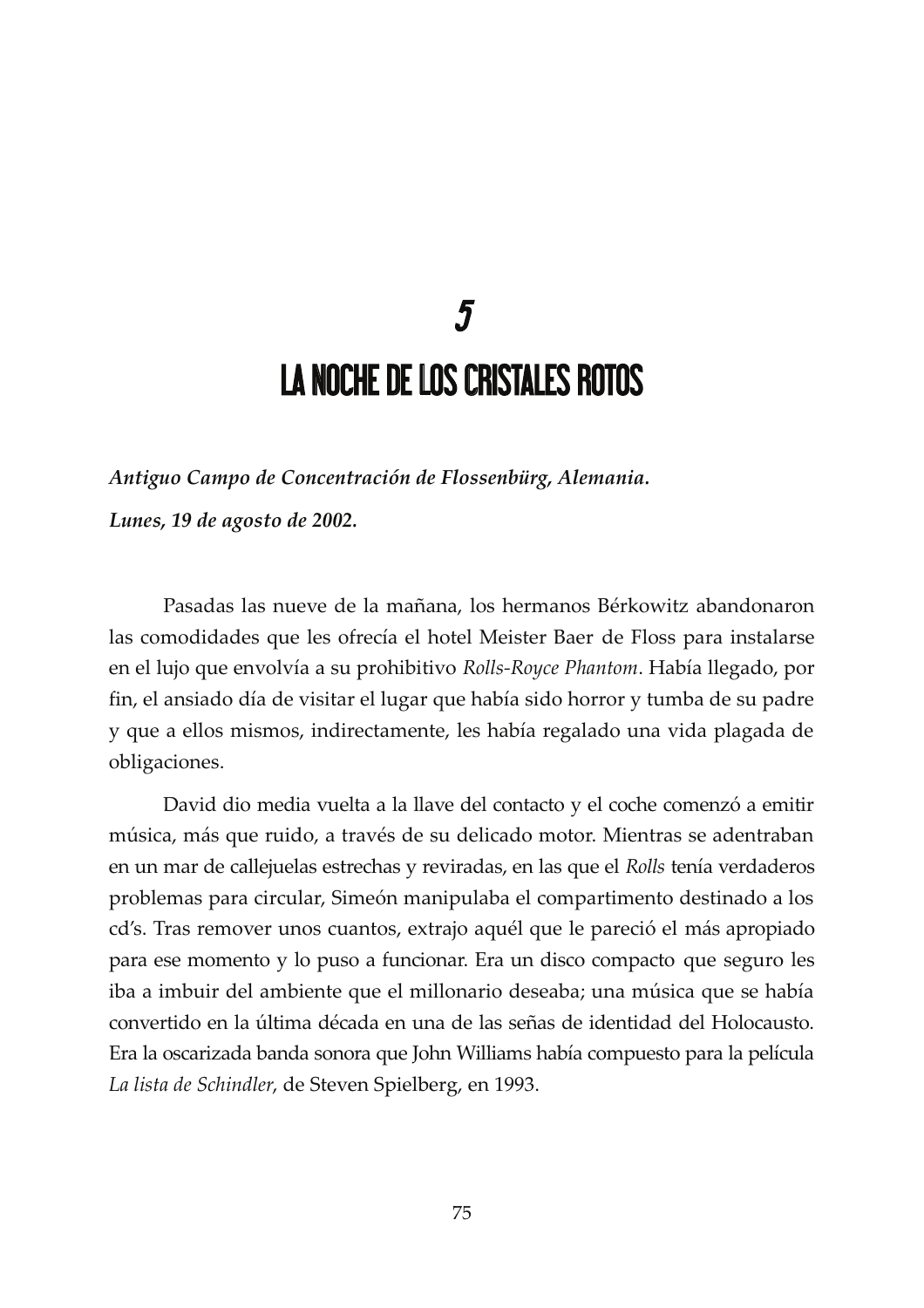Salieron del casco antiguo de Floss y, bordeando la misma vía del ferrocarril que más de cincuenta años atrás había sido guía de un arcón siniestro, recorrieron en un abrir y cerrar de ojos los apenas cuatro kilómetros que separaban su residencia del antiguo campo de concentración de Flossenbürg. Entraron en la zona habilitada como aparcamiento y estacionaron su mastodonte inglés junto a un modesto Volkswagen Golf de color rojo al que triplicaba en tamaño.

Se apearon y comenzaron a caminar, respirando la pureza de ambiente que ofrecía la zona boscosa que les rodeaba, mientras otros visitantes que habían llegado prácticamente a la vez que ellos hacían su entrada en el lager para disfrutar de aquella semana especial y de puertas abiertas. Había llegado el momento tantas veces ansiado.

Simeón se cuadró frente a la reja, con David en un discreto segundo plano, y rezó a Elohim. Leyó el lema de la entrada, Arbeit macht frei - El trabajo os hará libres-, que se había convertido por obra y gracia de Theodor Eicke y de Albert Speer en santo y seña de los campos de concentración durante el nazismo, y luego, conteniendo a duras penas la emoción, se giró hacia su hermano con los ojos vidriosos.

-Viaje al pasado. ¿Estás listo?

David asintió con el mentón y miró al cielo bávaro, como queriendo cargarse del aplomo necesario para poder soportar lo que se le venía encima. Se colocó a la altura de Simeón y ambos cruzaron las puertas de la misma manera que habían hecho todo en sus vidas. Juntos.

Ya dentro, decidieron ir por libre de un gentío que no tenía ojos para nada más que aquellos destartalados barracones de madera que habían soportado las miserias de miles de desheredados de la tierra seis décadas atrás. Los hermanos Bérkowitz carecían del estómago suficiente a aquellas horas como para recibir semejante mazazo nada más atravesar la entrada, así que resolvieron que lo más acertado iba a ser dar un paseo sin rumbo fijo por la zona del antiguo patio. Así, durante un buen rato, subieron y bajaron por los tramos de escaleras pavimentadas y leyeron alguna placa conmemorativa que se iban encontrando en el camino, en espera de estar mejor preparados. Después, algo cansados, se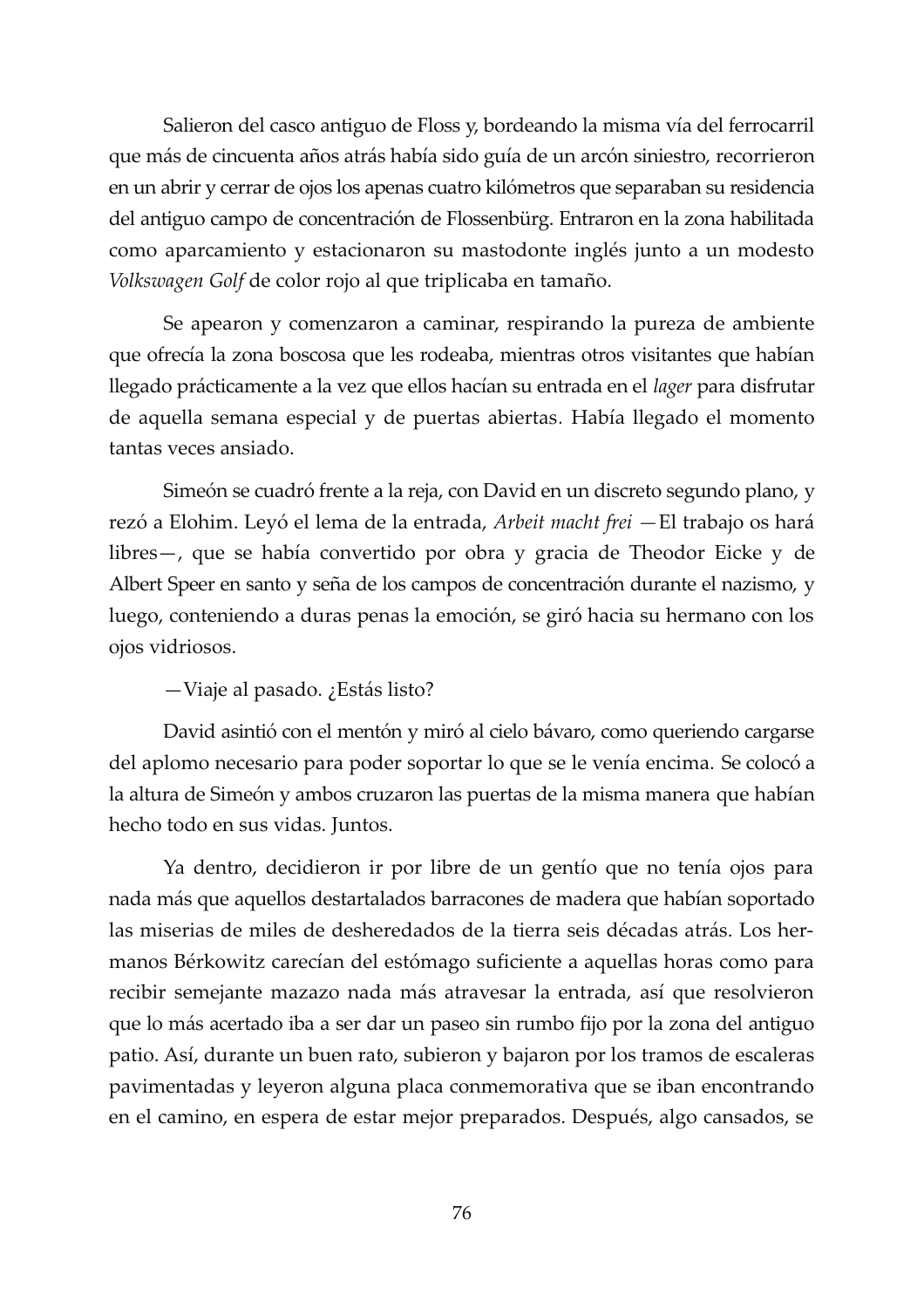sentaron en el césped a intentar disfrutar de las bondades del clima que agosto traía, pero no lo lograron. Y es que en el lugar se había instalado un asqueroso tufo a muerte durante los años cuarenta del que todavía quedaban rescoldos.

Minutos más tarde se incorporaron ya más relajados, y, de camino a la parte edificada del *lager*, vieron cómo una pareja de turistas señalaba algo a su espalda, con el índice apuntando prácticamente al cielo. Se dieron la vuelta para comprobar qué era lo que tenía a aquellos dos al borde del éxtasis y descubrieron una gigantesca mole rocosa sobre la que volaban unos cuantos buitres y algunas decenas de milanos. Era la pared granítica de la antigua cantera, aquélla que había sido la tortura y la aventura de Eyal Bérkowitz, de su inseparable Isaac Rabínowitz y de otros centenares de explotados a lo largo de siete años, y de la que se desgranaban centenares de luceros exagerados por el efecto del sol. Debajo, un laberinto de estrechas veredas que confluían en ella se adivinaba a la sombra de los árboles.

Avanzaron, aún con el alma sobrecogida por la visión de la pétrea pared y dejando de lado los barracones antiguamente ocupados por los oficiales de la Schutzstaffel, hasta llegar a una explanada que dividía en dos mitades la parte edificada del *lager*. Allí, los barracones adyacentes, algunos de los destinados a los cautivos, parecían querer tragárselos, proyectando sobre ellos la tenebrosa sombra de lo que un día fueron. No les costó adivinar que se encontraban ante lo que en su tiempo había sido el lugar de llamada y recuento de los prisioneros, y el barracón que quedaba en primer lugar a su izquierda era precisamente el número uno, el que había sido lecho de tortura de su padre durante siete años de infierno.

Lejos de la procesión de visitantes en que se habían convertido los barracones de madera y en los que más de medio siglo atrás se daba rienda suelta a la ignominia y al abuso de poder, aquella plaza estaba casi desértica. De hecho, tan sólo otras dos personas, un hombre y una mujer, que aparentaban una edad tan inconfesable como la suya, compartían con los Bérkowitz el silencio tenso que allí se respiraba. Desde su posición, David advirtió el sollozo de un hombre, y sólo podía provenir del miembro masculino de aquella pareja.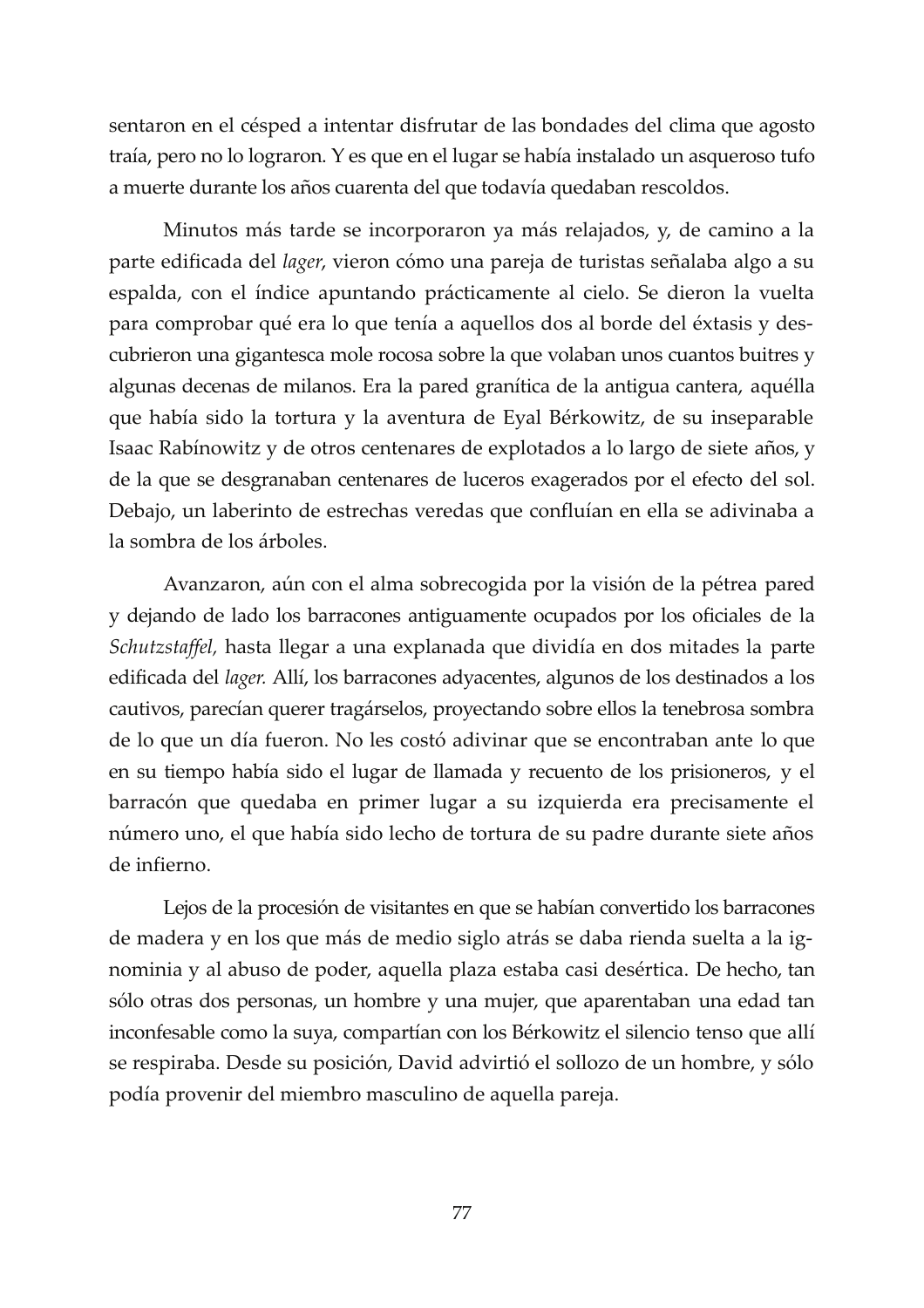$-$  ¿Quieres que nos acerquemos?  $-$  sugirió a Simeón.

-Iba a preguntarte lo mismo, hermano - respondió éste, atusándose el bigote - Hemos venido a recoger testimonios y creo que esa pareja puede tener cosas interesantes que decir.

David empujó sus gruesos lentes hacia el entrecejo y lo miró sorprendido.

 $\rightarrow$  Por qué estás tan seguro de ello? El hombre está llorando, pero mucha gente se derrumbaría al visitar un sitio como éste.

-No te falta razón, pero esa pareja tiene que tener su propia tragedia escrita entre estos muros. Se ve a simple vista.

David levantó los hombros y enarcó las cejas, en señal de que seguía sin comprender el razonamiento de su prójimo.

-No entiendo dónde quieres ir a parar.

Simeón los señaló con su bastón.

-Míralos bien. No llevan cámara de fotos.

David no pudo evitar sonreír, a pesar de que el entorno no invitaba lo más mínimo a hacerlo. Nunca se hubiese detenido a diferenciar entre los visitantes a un simple turista de alguien con motivos reales para presentarse en Flossenbürg por ese detalle que Simeón había sabido captar. Pero ahora sí estaba seguro de que su hermano llevaba razón. Siempre la tenía, y cuando no, a menudo se veía obligado a dársela.

-Vayamos - invitó Simeón.

David asintió y ambos fueron acercándose a la pareja, aparentando normalidad e interés por lo que les rodeaba, hasta que estuvieron lo suficientemente cerca de ellos para calibrar por su aspecto exterior si merecía la pena entablar una conversación o no.

Viéndolos llegar, el hombre rebuscó entre sus bolsillos hasta que dio con un pañuelo y se enjugó las lágrimas. Era un individuo de pelo entrecano y anatomía singular, con unas piernas exageradamente arqueadas y un cuerpo enjuto del que colgaban dos brazos consumidos y rematados por unos dedos largos como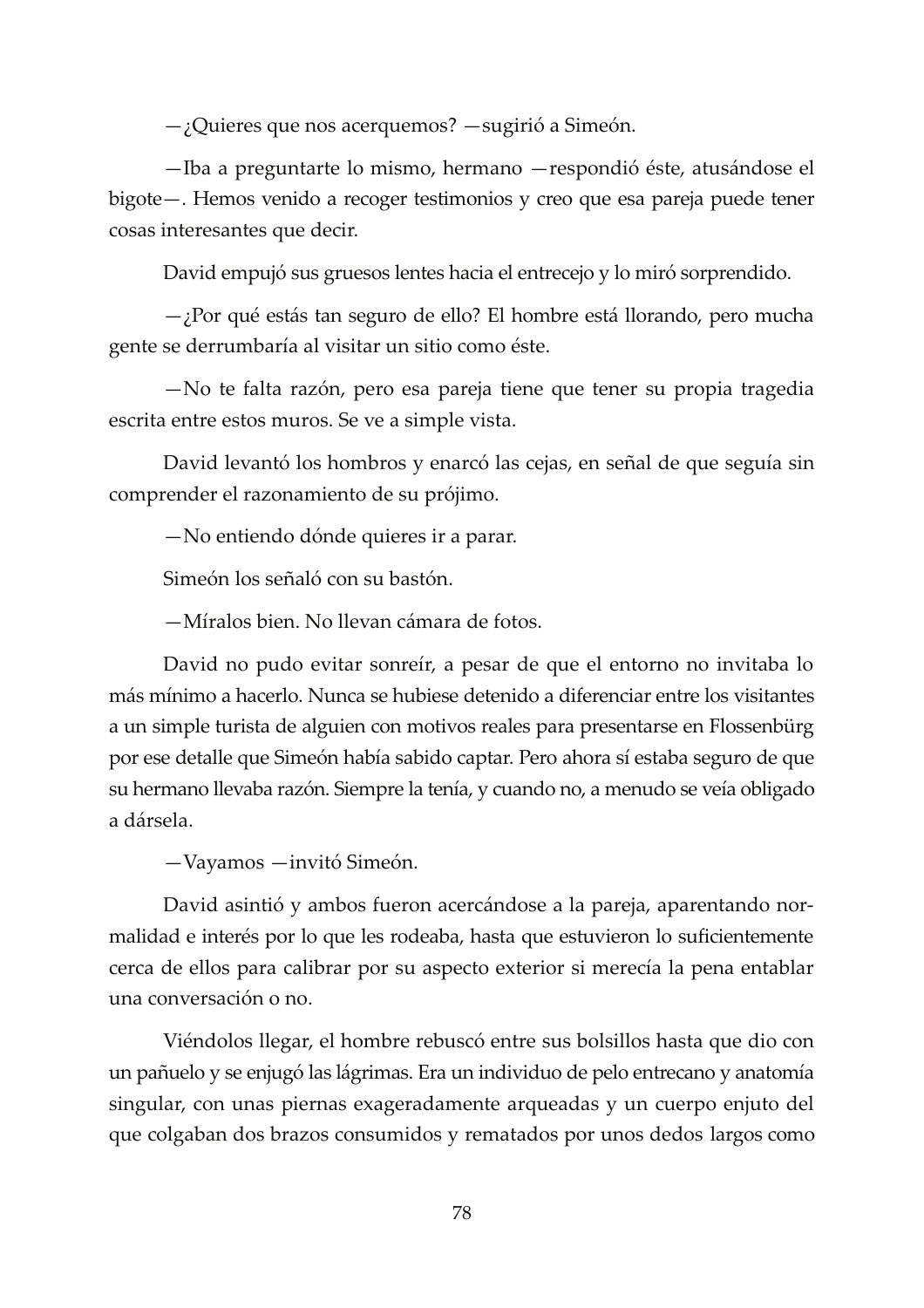sarmientos. El semblante, apergaminado y de color aceituna, escondía una nariz corva y unos labios tan finos como un bisturí, junto a una pareja de ojos verdosos y hundidos que las gafas redondas que portaba trataban de disfrazar.

La dama miró a Simeón e inclinó la cabeza, a modo de saludo y sonriendo, a lo que el mayor de los Bérkowitz correspondió del mismo modo. David se mantenía en un segundo plano, tan mesurado como era frecuente, pero el brillo que esta vez asomaba a sus ojos era excepcional.

Estaba hechizado por aquella desconocida de notable estatura y porte elegante. Lucía un vestido de corte clásico y formas rectilíneas en tonos amarfilados y de su largo cuello pendía graciosamente una gargantilla de oro, rematada con el símbolo del Euro, que descansaba sobre su pecho. Al contrario que el hombre que la acompañaba, era dueña de un rostro maduro y delicado de tez nívea que encerraba unos rasgos de perfectas proporciones, destacando un cabello blanquísimo que en otra vida debió ser rubio y que llevaba recogido en un sobrio tocado. Sus ojos eran de un azul tan intenso como el cielo que contemplaban.

Simeón decidió que había llegado el momento de hacer uso de su idioma paterno, el alemán que Eyal Bérkowitz se había esmerado en hacerles aprender de niños y que habían tratado de pulir durante el resto de sus azarosas vidas.

-Guten morgen. Es difícil controlar las emociones en un sitio como éste -saludó - Sobre todo si ha formado parte de la vida de uno.

La mujer, más entera, pareció asentir con un leve gesto, mientras que el hombre guardó su pañuelo en el bolsillo y dejó asomar una expresión que sugería que se había repuesto del sofoco.

-Mi nombre es Simeón, y él es mi hermano David-se presentó, tendiéndoles la mano a ambos. David lo imitó.

-Lina Krauss, encantada.

-Su hermano Leni, un placer.

Simeón trató de excusarse, en previsión de que hubiesen ido demasiado lejos al dirigirse a una pareja de desconocidos de manera tan directa.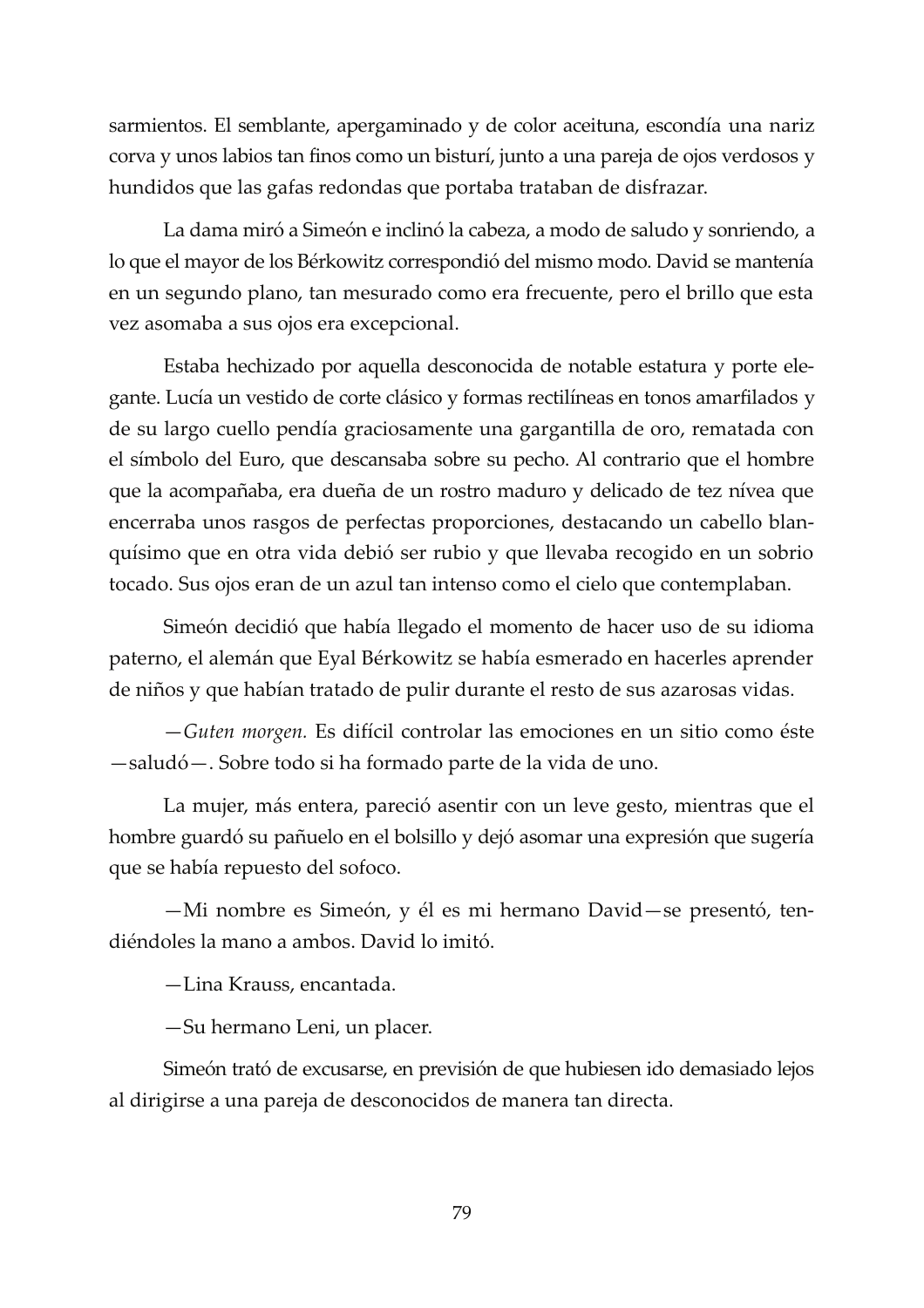-Disculpen si somos en exceso atrevidos, pero hemos llegado hasta aquí buscando respuestas a hechos del pasado y... bueno, nos dio la sensación de que ustedes también han venido a citarse con la historia.

 $-$ ; Qué les hace pensar eso? — preguntó Leni.

-No llevan cámara de fotos - respondió inmediatamente David desde su posición en segundo término.

Lina rio con ganas y su rostro rejuveneció de un plumazo, mostrando bien a las claras que en otra época debió ser realmente bella. David se puso tan hueco que hasta se ruborizó.

-Inteligente observación... y acertada, por otra parte. Leni sufrió este infierno durante seis largos años.

Simeón palideció.

-Usted, señor Krauss...; Estuvo aquí prisionero? - preguntó sin poder creerlo, viendo la edad que aparentaba el hombre.

Leni se puso tenso, aunque sin llegar a emocionarse. Tenía la mirada perdida más allá de la chimenea del crematorio, que asomaba al fondo de los barracones y fuera de los límites del KZ-Flossenbürg. Al final, se arrancó a hablar.

-Llegué a este abismo en los albores del verano del 39, junto a mi padre, un honrado anticuario llamado Volker Krauss, que en gloria esté. Yo apenas tenía siete años y mucha inocencia. Logré sobrevivir, y cuando los norteamericanos liberaron el *lager* ya era un preadolescente que se marchaba de Flossenbürg con menos peso del que llegó.

 $-Y$  en su hogar,  $\chi$ cómo se vivió el drama de ver que el cabeza de familia y el niño de la casa se encaminaban hacia una muerte casi segura? — inquirió David, dirigiéndose a la mujer.

Ella suspiró, tragó saliva y dirigió al cielo una mirada evocadora. Cuando se hubo repuesto, contestó.

-No hubo ningún drama en mi casa porque no quedó nadie entre sus paredes para llorarles.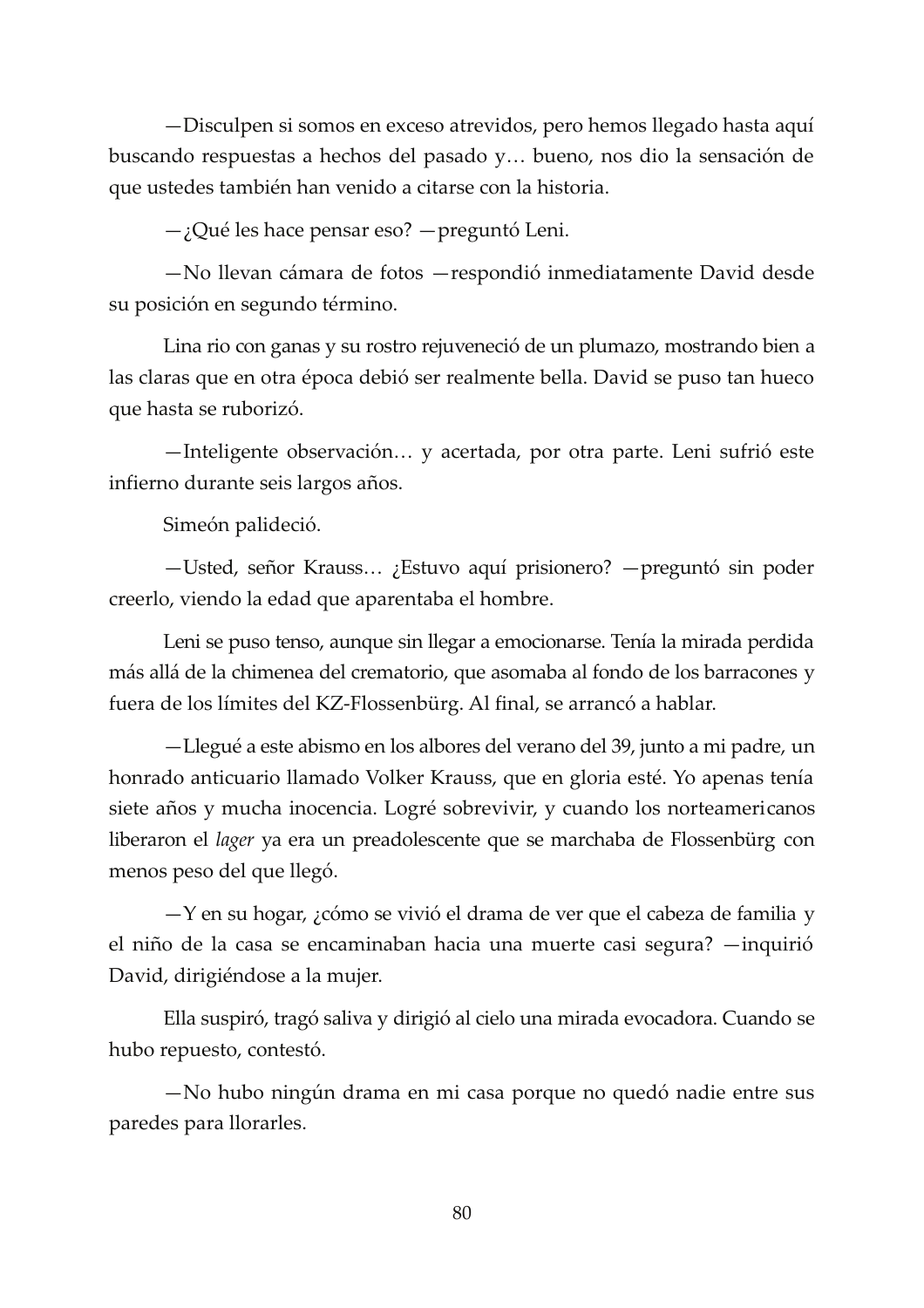Simeón intervino, extrañado.

 $-$ ¿Huyeron, quizá refugiándose con algunos familiares?

Lina volvió a tomarse su tiempo antes de contestar. Mostraba un semblante hierático y su tono de voz adquirió entonces una gravedad que no parecía surgir de su interior.

-Mi madre y yo sufrimos la misma tortura en Ravensbrück. En las fechas en las que ingresamos yo tenía diez años.

-¿Ravensbrück? - repitió David - . ¿Otro lager?

Leni asintió con un movimiento de cabeza, pero fue su hermana la que contestó. La solemnidad de su expresión se resistía a abandonarla.

-Fue el primer gran campo de concentración femenino construido por el Tercer Reich. Se encontraba cerca de Fürstenberg, a noventa kilómetros al norte de Berlín. De hecho, al igual que éste, su Memorial permanece en pie hoy en día.

-Una familia entera apresada suena a cacería de la Schutzstaffel... - se aventuró el mayor de los Bérkowitz.

Los hermanos Krauss lo admitieron al unísono, antes de barrer con la mirada el lugar en el que se encontraban, en un movimiento mimético que sorprendió a sus interlocutores.

-El nuestro fue un drama familiar de proporciones desmesuradas. Y no sólo eso —añadió Lina—. La historia nos sigue persiguiendo. A fecha de hoy todavía no hemos conseguido resolver un enigma que nació el mismo día del arresto de todo el clan Krauss.

-Amamos los rompecabezas - reconoció Simeón-. Si pudiéramos ayudarles en algo...

-Por mi parte, estaría encantada... -luego, se giró hacia su hermano, que también dio el visto bueno con un gesto - . Pero, para llegar a ese punto, Leni y yo deberíamos empezar a contarles nuestra historia desde el principio, así que, si no tienen inconveniente...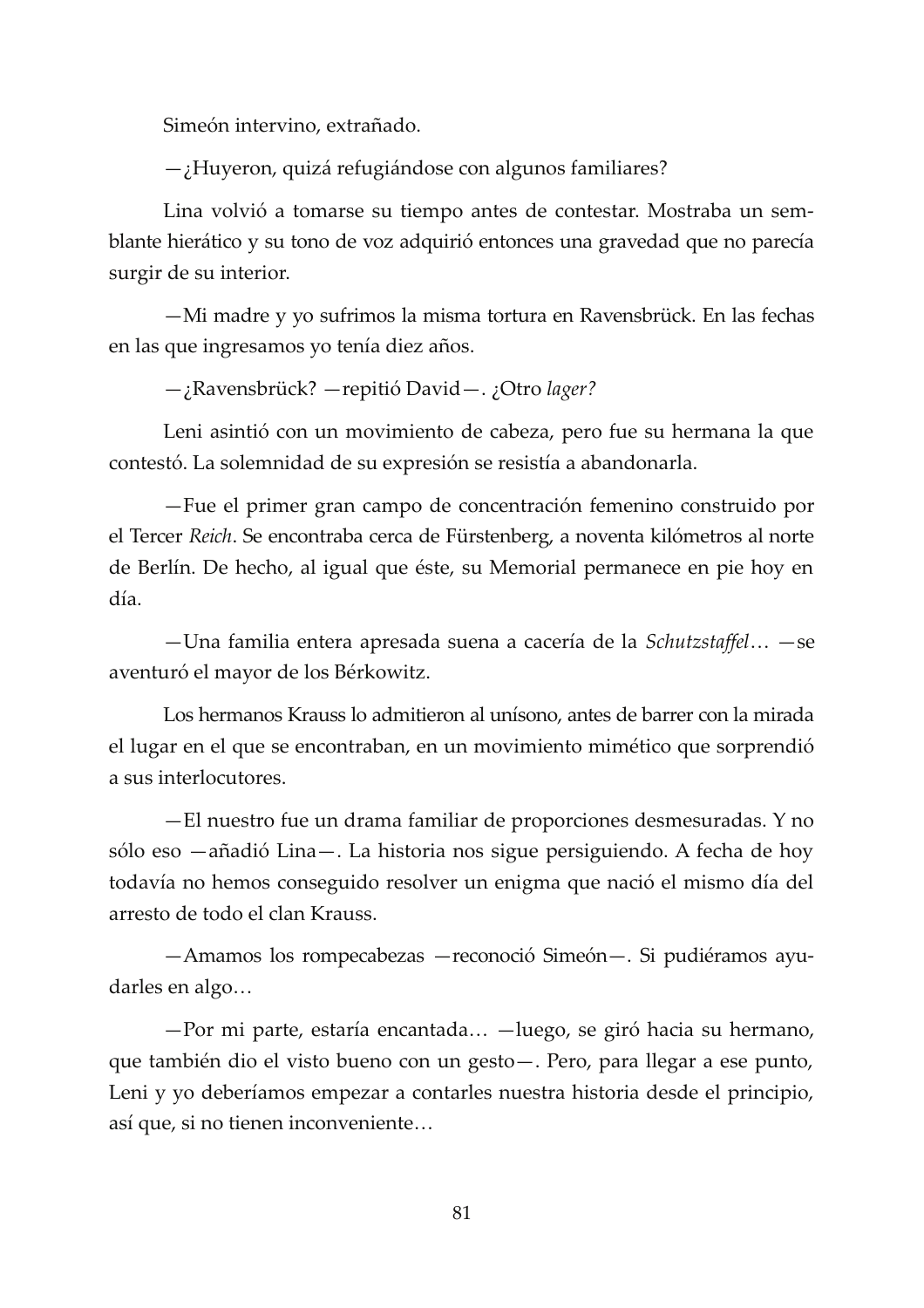El mayor de los Bérkowitz vio entonces el cielo abierto.

- En absoluto. Tenemos toda una semana por delante y el tiempo parece que va a acompañar.

-Entonces será mejor que nos lleguemos hasta aquel banco y nos sentemos - propuso Lina Krauss-. Me temo que la historia puede ir para largo. Sólo les advierto una cosa. Vamos a contar los hechos con unos detalles y unos diálogos que quizás no se ajusten exactamente al modo en que se produjeron, pero, en cualquier caso, en nada cambiarán el sentido y el significado de lo que les vamos a narrar. Esperamos que lo entiendan.

-Lo comprendemos perfectamente -sonrió Simeón.

Los cuatro septuagenarios se acercaron hasta un solitario banco de madera que no podía disimular el paso del tiempo y tomaron asiento. Los Krauss lo hicieron en el centro y los Bérkowitz ocuparon las esquinas, expectantes. Entonces, Lina tomó aire, alzó la barbilla hacia ese cielo que fundía la mirada y comenzó su relato.

«Bien, empezaré diciendo que nuestra negra relación con el horror nazi comenzó la noche del 9 al 10 de noviembre de 1938, pero, en realidad, para poder llegar a comprender todo lo que sucedió en esa fecha, deberíamos remontarnos a dos días atrás y muy lejos de Berlín, al 7 de noviembre en París.

 $***$ 

Aquel día, el secretario de la embajada alemana en la capital francesa, Ernst von Rath, recibió tres disparos a bocajarro de manos de Herschel Grynzspan, un judío polaco residente en Alemania, que se encontraba temporalmente en París viviendo con su tío, y que se rebeló de esa forma por la política antisemita llevada a cabo por Hitler, la cual había terminado con la deportación de sus padres a Polonia.

El comienzo de aquel año fue especialmente dramático para la población judía. La cadena de atropellos se inició con el requisamiento del pasaporte a todo judío alemán, continuó con la obligación de registrar todas sus posesiones y concluyó con la prohibición de ejercer determinadas profesiones, tales como la medicina, que tanto prestigio habían otorgado al pueblo judío a través de los siglos.

En agosto, las autoridades nazis anunciaron que todo judío que, aun habiendo nacido en Alemania, tuviese ascendientes extranjeros, estaría obligado a renovar un permiso de residencia que luego se le negaba. Aquello provocó un gran destierro. Polonia se negó a admitir a judíos polacos en su territorio y así miles de ellos quedaron atrapados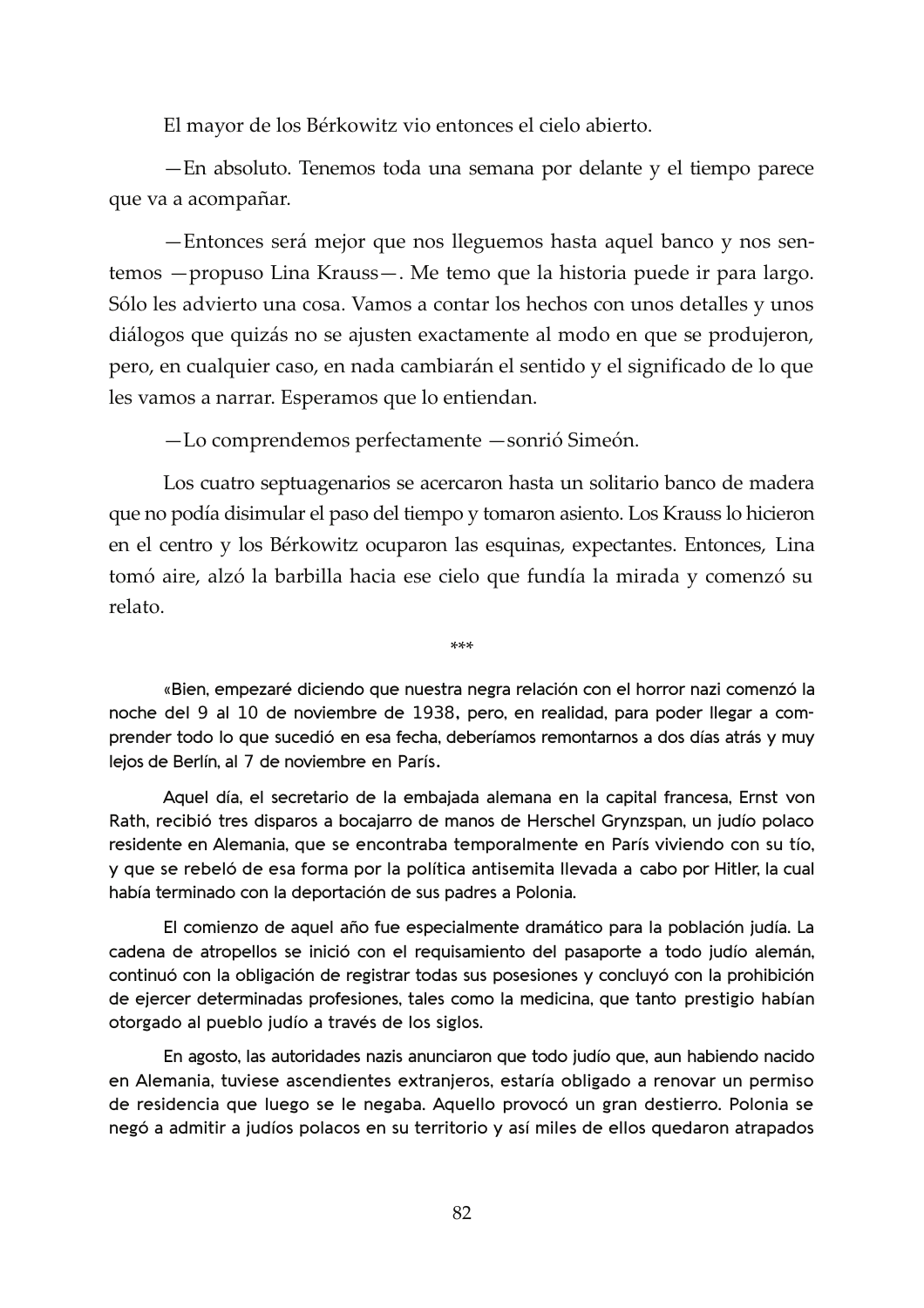en la frontera durante semanas, pasando frío, soportando la lluvia y sin apenas nada que Ilevarse a la boca. Al final, y tras arduas negociaciones, el gobierno de Rydz-Smigly terminó por admitir a cuatro mil personas, mientras el resto, unas trece mil, eran conducidas a campos de concentración como éste, o peores.

El 3 de noviembre, Herschel Grynzpan recibe una postal remitida por su hermana Berta, en la que ésta le relata la desesperada situación que se está viviendo en la frontera y en la que termina confesándole que se prevé un final dramático e inminente.

Cuatro días después, el joven Herschel compra un revólver con munición, escribe una carta a sus padres pidiéndoles perdón por lo que va a hacer y reclama una cita en la embajada. Una vez allí, es conducido por un funcionario a la oficina de Von Rath y, frente a él, le descerraja tres balas en el abdomen, dejándolo malherido, y se entrega a las autoridades francesas tras confesar ser el autor de los disparos.

Al día siguiente, el 8 de noviembre, el gobierno alemán ordena clausurar todas las revistas y periódicos judíos, se suspenden todas sus actividades culturales y se prohíbe a sus niños asistir a la escuela, pero es el día 9 cuando la represalia llega a sus últimas consecuencias. Ernst von Rath muere y el hecho se utiliza como excusa para desatar la persecución en las calles.

Experto en ardides de tal calibre y que le sirvieron, baste como ejemplo, para ganar unas elecciones, el Ministerio de Propaganda presentó los hechos como una revuelta ciudadana espontánea y justificada por parte de los alemanes arios contra el pueblo que, según ellos, los había conducido a la ruina tras la Gran Guerra.

Nada más lejos de la realidad. Hoy es bien sabido que dichos pogromos fueron ordenados desde la cancillería del Reich, con el propio Adolf Hitler a la cabeza, organizados por Joseph Goebbels y cometidos por miembros de los Camisas Pardas de las SA, oficiales de las SS y afiliados a las *Juventudes Hitlerianas*, contando además con el apoyo del SD y de la Gestapo».

-Entonces, ¿todo el aparato policial del Reich estuvo implicado en aquellos hechos? - la interrumpió Simeón.

 $***$ 

-Absolutamente todos -aseguró Lina-. De hecho podría afirmarse que fue la última operación conjunta de todas las fuerzas de seguridad del régimen, puesto que las SA no volvieron a actuar con tal violencia hasta su disolución.

 $-$ Yo tenía entendido que se habían disuelto en el 34, tras la caída de su líder, Ernst Röhm - intervino David.

-No va desencaminado. Tras esa fecha dejó de existir como organización autónoma y pasó a integrarse en las SS, junto al SD y la Gestapo — especificó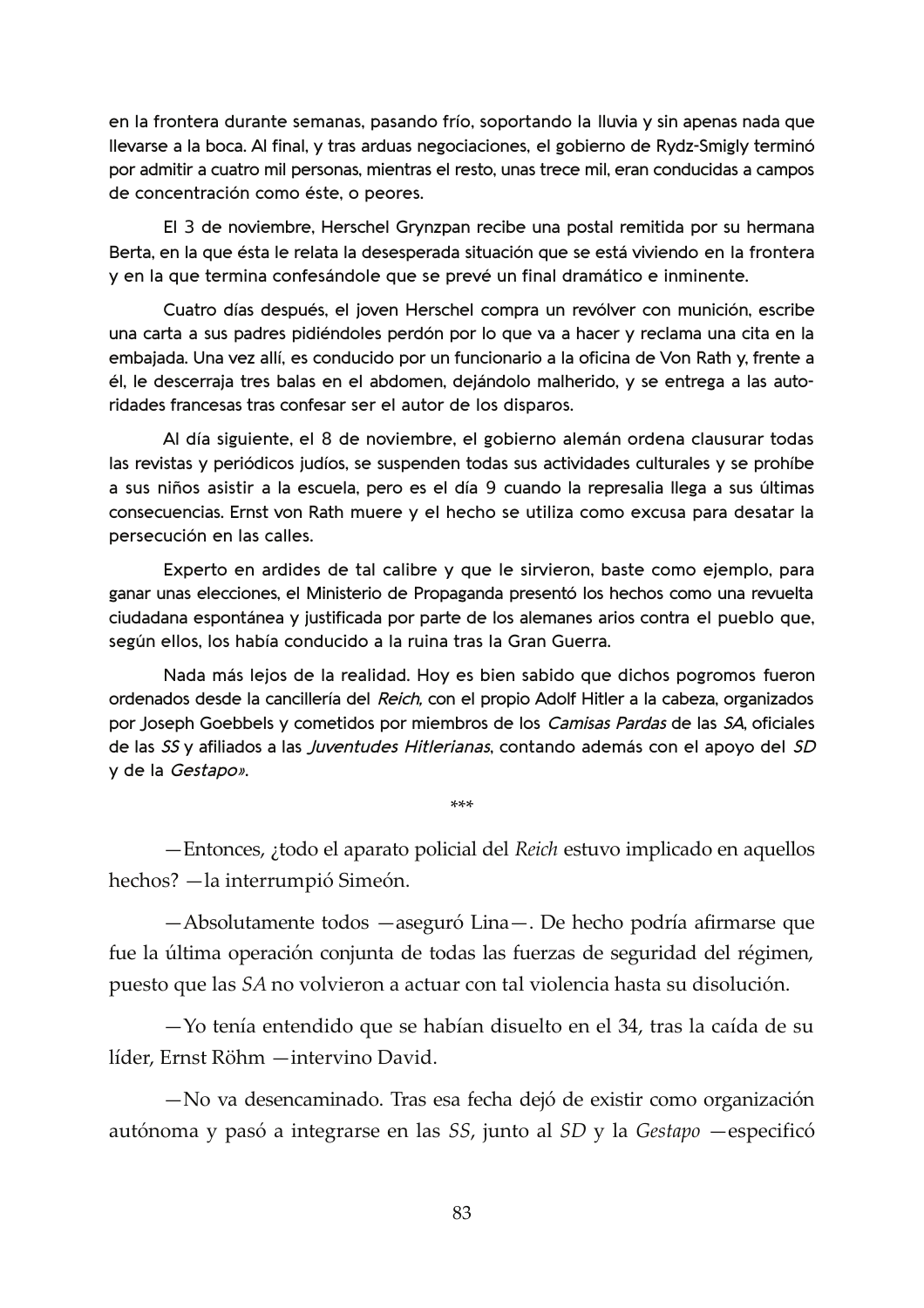Lina, ante el regocijo del menor de los Bérkowitz-. Los Camisas Pardas no eran bien vistos entre los miembros del resto de fuerzas de seguridad por su origen proletario o delictivo, chocando especialmente con la burguesía que predominaba en la Gestapo. Además, participaban en manifestaciones anticapitalistas. Eso era algo que el NSDAP detestaba. Si le añadimos que tanto la Gestapo como el SD estaban gobernados por Reinhard Heydrich, el hombre más temido entre la oficialidad nazi...

-Pero a la hora de ejercer el terror se olvidaban las diferencias... -apuntó Simeón — . Siempre me he preguntado si no se pisaban el terreno unos a otros.

-La estricta organización y el cumplimiento de las órdenes del Führer estaban por encima de todo -aclaró Lina-. Si tuviésemos que definir con una palabra a un elemento de cada cuerpo, el de las SA sería el vándalo, el del SD sería el espía y el de la Gestapo sería el asesino silencioso.

-Curiosa forma de verlo -sonrió David-. Habla usted como una verdadera experta en la materia.

-No, ni mucho menos. Lo poco que sé lo he ido aprendiendo a lo largo de muchos años. En aquella época yo era una niña y no me preocupaban estas cosas, pero se agradece el cumplido — remató con un gesto que a David le pareció sublime.

Simeón estaba ansioso por seguir escuchando el relato de la señora Krauss y se lo hizo saber.

-Perdone que la hayamos interrumpido, pero hemos vivido muchos años fuera de Alemania y nuestra ignorancia es supina en este tema. Trataremos de no volver a molestarla.

-No se preocupe, Simeón. Cualquier duda que tengan estaré encantada de resolvérsela en la medida de lo posible.

Lina cambió el rictus, cerró los ojos y continuó visualizando en su memoria los hechos acaecidos en aquella infausta jornada.

 $***$ 

«La tarde noche en nuestro hogar de Unter den Linden, la principal avenida de Berlín, era una de tantas otras aquel 9 de noviembre de 1938. Como cada día al llegar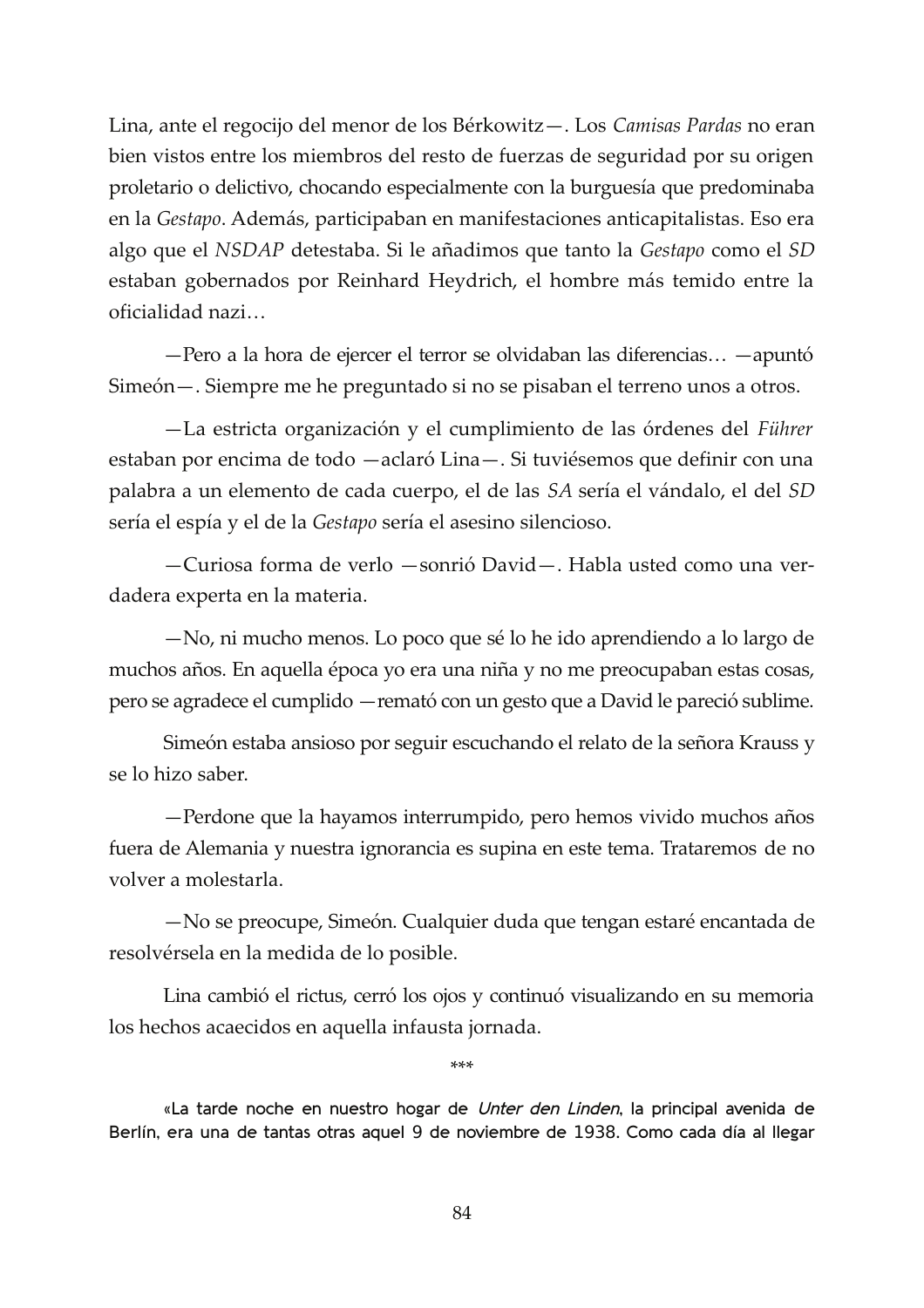del colegio, Leni y yo entramos primero en la tienda de antigüedades de nuestro padre, un negocio que abarcaba ya varias generaciones y que era el sustento de la familia. Estaba situada en el local que quedaba bajo nuestro piso, y lo primero que uno recibía al atravesar sus puertas era ese penetrante aroma a madera vieja y a cobre bruñido.

Papá estaba atendiendo a unos clientes, así que me quedé un rato paseando entre las estanterías y escuchando el crujir de la tarima bajo mis pies. Lo hacía a diario, pues era un sonido que me encantaba. Me hacía sentir que estaba a bordo de uno de esos viejos galeones españoles y a menudo soñaba que la tienda iba a empezar a moverse, surcando los mares en busca de una tierra desconocida.

Leni, por su parte, se había soltado de mi mano y había corrido directamente hacia la sección de novedades, que estaba estratégicamente situada en el lugar más visible y llamativo de la tienda. Era su ritual cotidiano: sentarse en el suelo, mirar hacia arriba y admirar los artículos que se habían recibido a primera hora de la mañana.

Los clientes salieron con su compra y observé a mi padre contar un buen fajo de marcos antes de introducirlos en el cajón. Su rostro, habitualmente cuadriculado, y sus ojos azules y chispeantes traslucían la satisfacción por el negocio bien hecho.

 $-i$ Qué tal en la escuela?  $-$ me preguntó, sin levantar la vista de los billetes, y mientras deslizaba sus eternos dedos a través de ellos-. ¿Hay alguna novedad que tengas que contarle a tu padre?

-Un poco contrariada porque no nos han dado las calificaciones del ejercicio de la semana pasada -dije con un mohín-. Pero estoy segura de que mi nota va a ser la mejor de la clase.

Mi padre guardó el dinero en el cajón, se acercó a mí, me besó en la frente y después me revolvió el pelo con ambas manos. Yo sonreí ante lo que ya se había convertido en un saludo tan mecánico como divertido.

-Entonces, no hay novedades. Esta semana mi princesita volverá a ser la primera de la clase.

Mi padre esbozó una sonrisa amarfilada por el tabaco y yo no pude evitar ruborizarme ante sus palabras.

-En realidad sí que podría haber novedades...

-¿Dónde quieres llegar, jovencita? -inquirió papá-. Me da miedo ese tono que empleas a veces.

-La señorita Reuter nos avisó de que tuviésemos cuidado de regreso a casa. Según ella se avecinan movimientos violentos en las calles, aunque ni Leni ni vo hemos visto nada extraño, al menos en el tramo de la escuela hasta aquí.

- Fräulein Reuter es una gran profesora, pero es demasiado mayor y está demasiado sola. Lina. Seguro que ve un huracán donde únicamente hay brisa.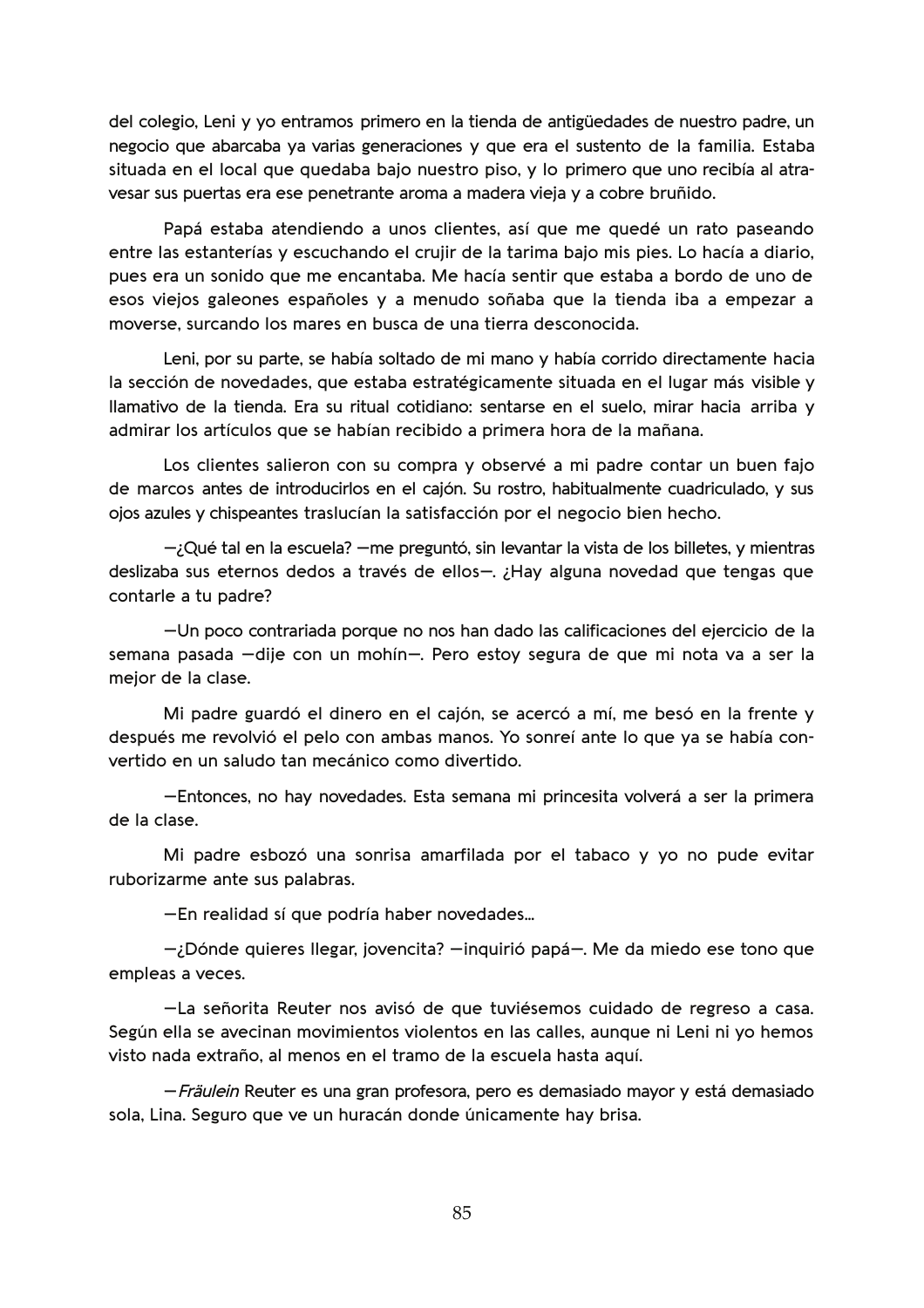Yo me quedé tranquila. Fräulein Reuter podía ser una mujer muy lista, pero mi padre era mi padre y lo que decía iba a misa. Llamé a Leni con un silbido y apareció en cuestión de segundos. Papá no daba crédito.

-¿Llamas a tu hermano como a un vulgar chucho, jovencita?

-Mi amiga Helga me enseñó a hacerlo -reí-. Es muy divertido, sobre todo cuando alguien hace caso de tu llamada.

 $-iY$  tú consientes que te traten como a un animal? -preguntó, volviéndose con rostro serio hacia Leni-. Por cierto, ¿dónde te habías escondido? No te he visto ni entrar.

-Estaba sentado en el suelo, viendo las novedades. ¡Hay una tetera de latón que me encanta, papá!

-;No la habrás tocado? - le regañó mi padre-. No es de latón, es de oro.

El rostro de Leni se ensombreció. Parecía que iba a ponerse a hacer pucheros de un momento a otro, pero, finalmente, sacó el orgullo y consiguió replicar a papá.

-Sabes que nunca toco nada -se defendió malhumorado-. ¿Por qué esta vez iba a ser diferente?

Papá se ablandó y, poniéndose en cuclillas frente a Leni, le dio un beso en la mejilla.

-Lo sé, hijo. Eres un muchachito tan responsable para tu edad que a veces se me olvida. Perdóname, estoy un poco nervioso.

 $-i$ Qué pasa, papá? – pregunté yo, viendo en su glacial rostro más preocupación que nerviosismo.

Aquélla fue la única vez en mi vida que vi la barbilla de Volker Krauss temblando sin control.

-Es por Nadine -dijo, tras tomarse su tiempo-. Hace rato que debería haber llegado.

Nadine Klein era una chica de veintidós años que llevaba unos meses trabajando en la tienda de antigüedades y que había demostrado sobradamente su eficiencia. Tenía una altura notable y unas espaldas lo suficientemente anchas como para no parecer demasiado masculinas. Solía llevar el pelo recogido, rojo como el cobre, que ponía marco a una tez salpicada de graciosas pecas. Pero lo que más destacaba de ella eran unos ojos grandes y almendrados que apuntaban la decisión que yo aspiraba conseguir algún día. Era, además, culta y con estudios, pero, como tantos otros jóvenes de la época, había tenido que buscarse las castañas en la capital y fuera del ámbito para el que se había preparado. En su casa de Hamburgo, el hambre había llegado para quedarse, y su padre, un tullido de la Primera Guerra Mundial, no podía sostener a la familia.

-No te preocupes, seguro que llegará antes de lo que tú esperas -apunté, tratando de tranquilizar a mi padre.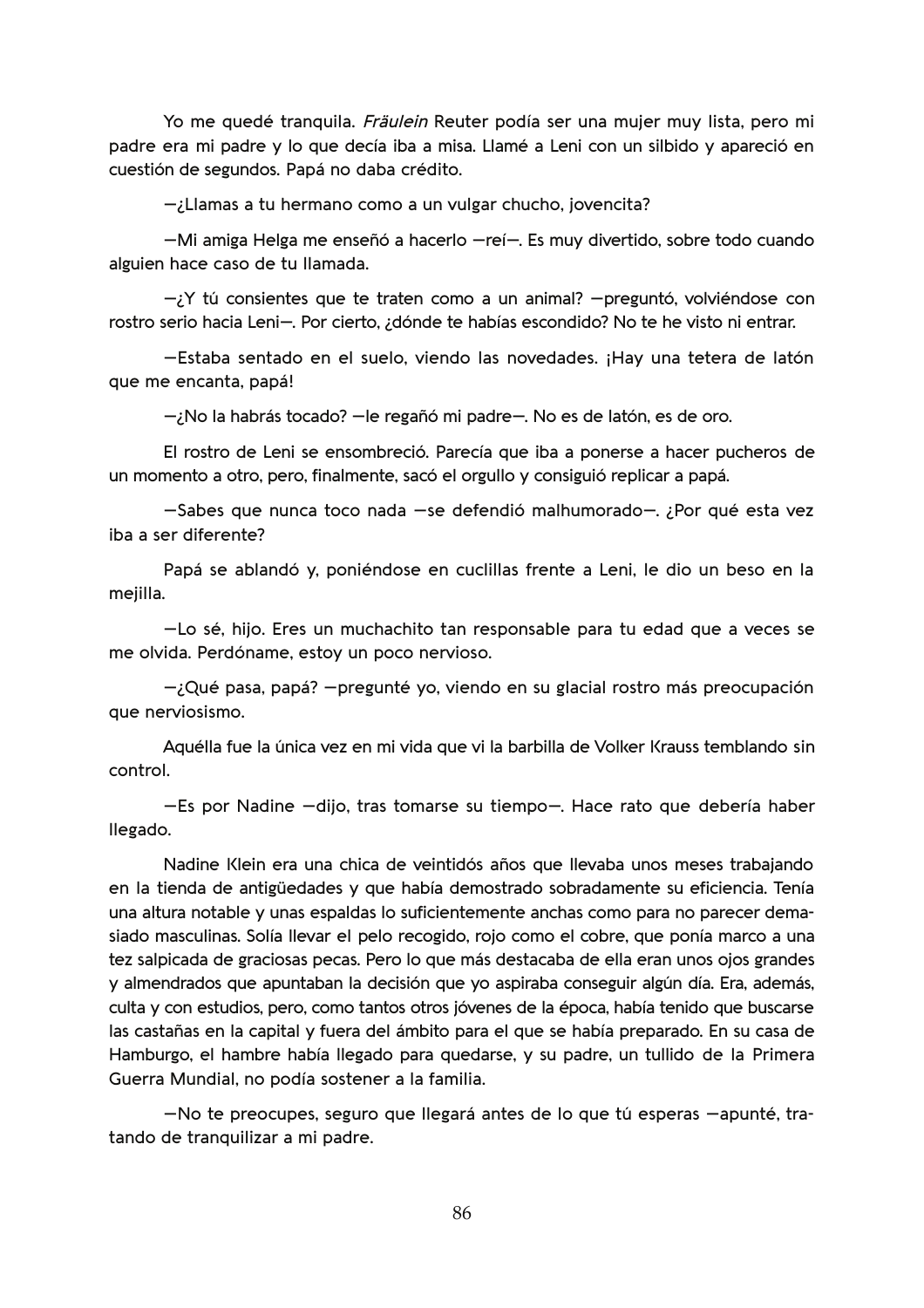-Nunca se retrasa -me replicó apesadumbrado-. ¡Y tenía que ser precisamente hoy!

 $-\lambda$ Qué hay de particular?  $-$ intervino Leni.

Mi padre tragó saliva y deslizó una mano a través de su rubia cabellera. Siempre me gustó el corte de pelo que llevaba. Era una mezcla entre el que lucían los miembros de las Juventudes Hitlerianas y el del actor Mickey Rooney cuando era cadete. Su mirada, en esta ocasión, desvelaba unos ojos inyectados en sangre.

-Ha ido a recoger un encargo, una mercancía valiosísima para la tienda. Eso es lo que me preocupa.

-¡Guaaau! ¿Qué es? - pregunté, con verdadera curiosidad.

-Es una joya del periodo de los zares. Fue expoliada por los bolcheviques durante la Revolución Rusa y he conseguido adquirirla en el mercado negro tras mucho esfuerzo.

 $-i$ Qué es el mercado negro? -Leni siempre lo preguntaba todo-. ¡En Berlín no hay negros!

El comentario hizo sonreír a papá tan abiertamente que pareció olvidar sus desvelos por un momento.

-Déjalo, hijo. Eres demasiado pequeño todavía como para estar al corriente de determinadas cosas.

-No pensarás que Nadine ha escapado con la reliquia, ¿verdad, papá? - insinué, mientras Leni ponía cara de circunstancias ante la evasiva respuesta de su padre.

-Por supuesto que no, Lina. Pondría la mano en el fuego por ella. Lo que me preocupa es que haya podido ser asaltada por algún asocial, o peor aún, ipor algún comunista reclamando lo que consideraría suyo! - remató, con las venas de las sienes a punto de reventar.

-No creo que los comunistas sean la mayor amenaza para este país -le repliqué. Siempre me atrevía a hacerlo-. Fräulein Reuter dice que el verdadero terror viste de uniforme y lleva el emblema rúnico de las SS. Y yo la creo.

 $-i$ Lo que me faltaba por oír! Esa señorita Reuter va a terminar muy mal. No entiendo cómo se atreve a hablar así delante de niños de diez años y entre los que se pueden encontrar hijos de oficiales de la Schutzstaffel.

-Ves, papá. Tú mismo le estás dando la razón a *fräulein* Reuter. No se puede abrir la boca sin sentir a tu espalda las alargadas sombras de los coches negros.

Mi padre resopló y me lanzó una mirada salpicada de indignación y de admiración a partes iguales. Mi madurez y mi agilidad mental siempre le tuvieron un poco sobrepasado, pero nunca albergué dudas sobre su amor hacia mí, aun cuando le replicaba a menudo y rebatía sus ideas, casi siempre afines al régimen.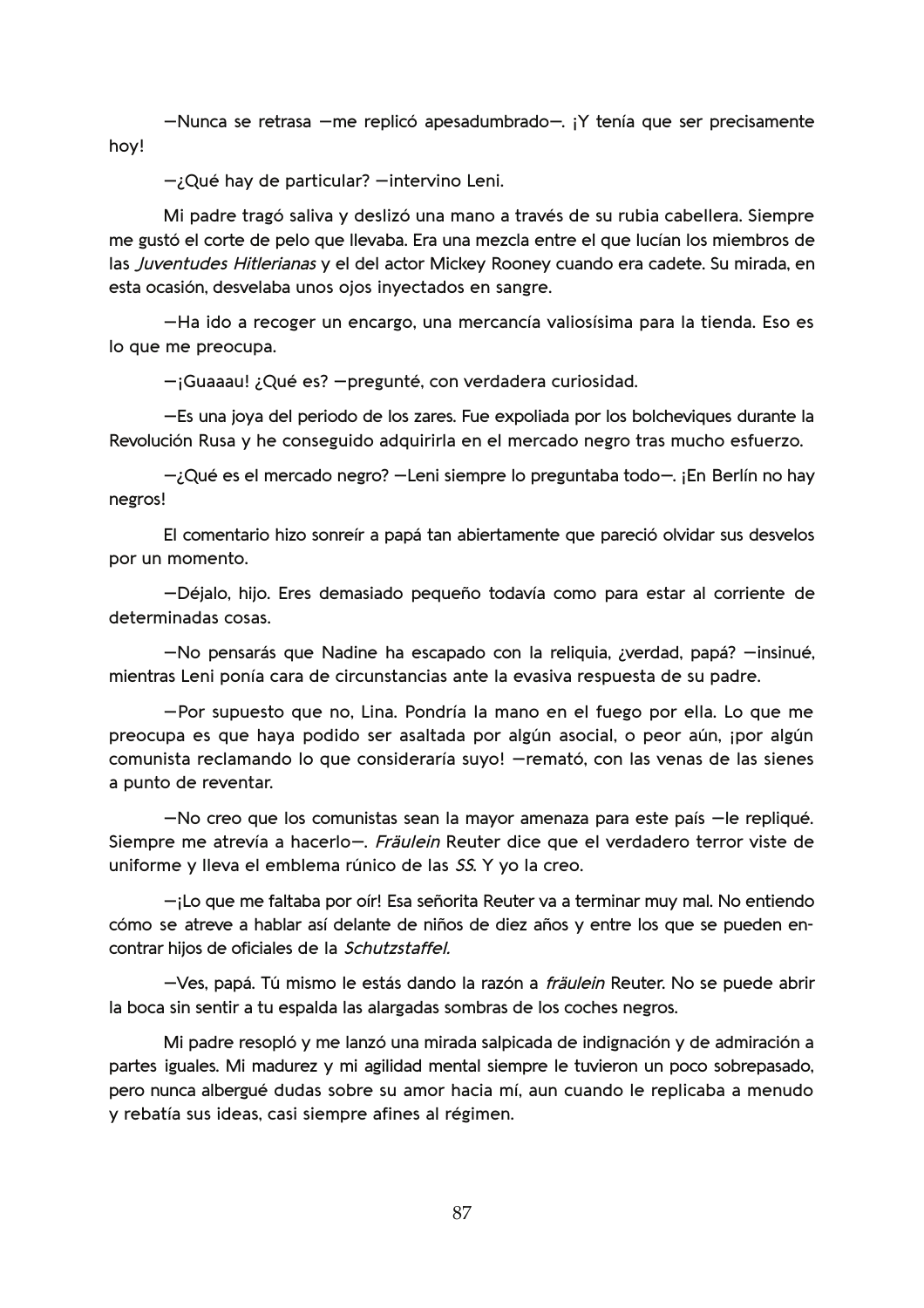-Venga, dejémoslo ya y subid a casa -sentenció-. Mamá hace ya un buen rato que se fue a preparar la cena. Yo voy a esperar diez o quince minutos por si llegara Nadine.

No pude aguantarme el apretar los puños, sintiéndome vencedora de la batalla dialéctica librada contra el gran Volker Krauss. Siempre recordaré haber ganado ese pulso porque fue el último que mantuve frente al hombre que más admiré en toda mi vida. Mi padre.

-¡Adiós, papá! - chilló Leni.

Salió corriendo hacia la trastienda y en pocos segundos su pequeña figura se perdió por la salida interior que comunicaba con la escalera que subía a nuestro apartamento.

Mi padre se agachó, me besó en la frente y me revolvió el pelo una vez más.

-Nos vemos enseguida, hija. Te quiero.

-Yo también te quiero, papá -correspondí, antes de salir corriendo tras los pasos de mi hermano-. ¡Espérame. Leni!

Logré alcanzarlo junto a la puerta de casa, después de haber subido los dos tramos de escalera a la pata coja y con el bolso de la escuela como pesado lastre. Me gustaba ese ejercicio diario porque me abría el apetito y además cumplía con los deseos de mamá, que a menudo decía que la comida no estaba para desperdiciarla.

 $\rightarrow$ Has Ilamado?

Sin tiempo a que Leni contestase, la puerta se abrió y la expresiva sonrisa de mamá nos dio la bienvenida.

-Hola, chicos. ¡Cuánto habéis tardado!

Yo me abracé a su estrecha cintura, impregnándome del fuerte olor a naftalina que destilaba su ropa. Leni entró corriendo y sin contestar, en busca de su pelota. A veces daba la sensación de que la quería más que a su propia madre.

-Hola, mamá. Estábamos con papá en la tienda. Dice que subirá pronto. Está esperando a Nadine -solté, casi de carrerilla.

Mi madre también parecía preocupada.

 $-i$ Aún no ha vuelto?

Yo me encogí de hombros y la miré. Siempre me cautivó de ella que pese a no tener unos ojos llamativos, ni una boca especialmente sensual, ni la piel tan blanca como demandaban los cánones de belleza de la época, ni una nariz recta y definida, sino más bien corva y algo torcida, su rostro transmitía un atractivo difícil de superar.

-Pon la mesa, cariño -me pidió-. La sopa está casi a punto. Coloca cinco servicios. Nadine se quedará a cenar... si es que consigue llegar a tiempo.

Se fue con su gracioso caminar hacia la cocina y yo cogí el mantel que estaba doblado sobre la mesa para extenderlo. Amagué con pedirle a Leni que me ayudase,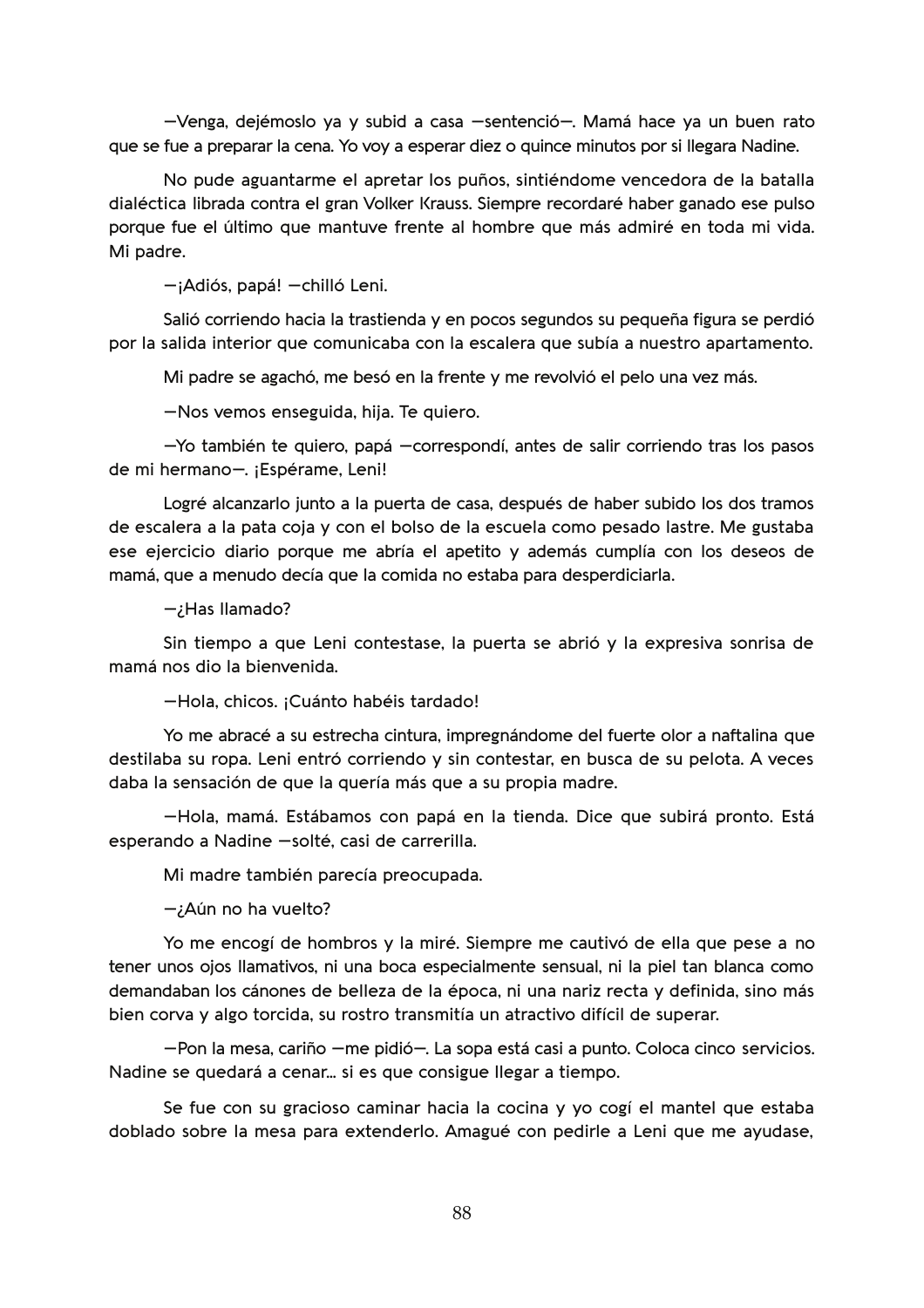pero finalmente me abstuve de hacerlo porque ya andaba correteando tras esa pelota de cuero basto y con cremallera que se había convertido en una extensión de su pie.

Saqué la vajilla de porcelana y los cubiertos de la alacena que daba lustre al comedor y cuando los estaba colocando apareció papá.

 $-i$  Ya ha llegado Nadine? - pregunté.

-Todavía no, pero no puedo esperarla más o la cena se enfriará. Además, tiene Ilave de la tienda, así que por esa parte no hay problema. Ella sabe dónde se guarda la mercancía más valiosa.

Me quedé un momento observándolo, refrendando que su gesto de preocupación no había remitido. Se sentó en la butaca que había hecho suya, cruzó las piernas, se preparó su pipa y comenzó a hojear el *Völkischer Beobachter*, el periódico marca del partido nazi. Mamá me reclamó entonces desde la cocina.

 $-$ ;Lina, ven a coger la sopera!

Partí rauda hacia allí y, para cuando volví, Leni me había sacado todas las sillas de su sitio, las había dispuesto en línea y andaba driblándolas con su pelota. Tras el último regate, chutó y me golpeó en la pierna, haciéndome trastabillar. Fue un milagro que el caldo no se derramase por el suelo.

-¡Aaay! ¡Leni, eres tonto! ¡Casi me haces caer!

-¡Gooool del Hertha Berlín! - coreó él, como si nada.

Papá seguía a lo suyo, y mamá, al escuchar el estrépito, apareció desde la cocina.

-Hola, Volker, querido. No te he oído llegar.

-Kelila, mi amor, acabo de subir. Nadine todavía no ha vuelto... -la saludó con la resignación dibujada en su acerado semblante.

-Bueno, no nos preocupemos más de lo debido -atajó mi madre.

Después, se volvió hacia nosotros con cara de pocos amigos.

-¿Qué es lo que sucede con vosotros, niños?

 $-i$ Leni me ha dado un pelotazo y casi me tira al suelo con sopera y todo!  $-m$ e quejé.

-¡Me estoy preparando para cuando llegue el día de fichar por el Hertha! ¡Es la ilusión de todos los niños de Berlín! - replicó Leni.

Mi madre, brazos en jarras, nos escrutó a los dos.

-Venga, dejaos de tonterías y a cenar. Tú, Lina, sirve la sopa. Tú, Leni, haz el favor de guardar la pelota y coloca las sillas como estaban.

Después, se volvió hacia mi padre, que continuaba absorto en la lectura de la prensa.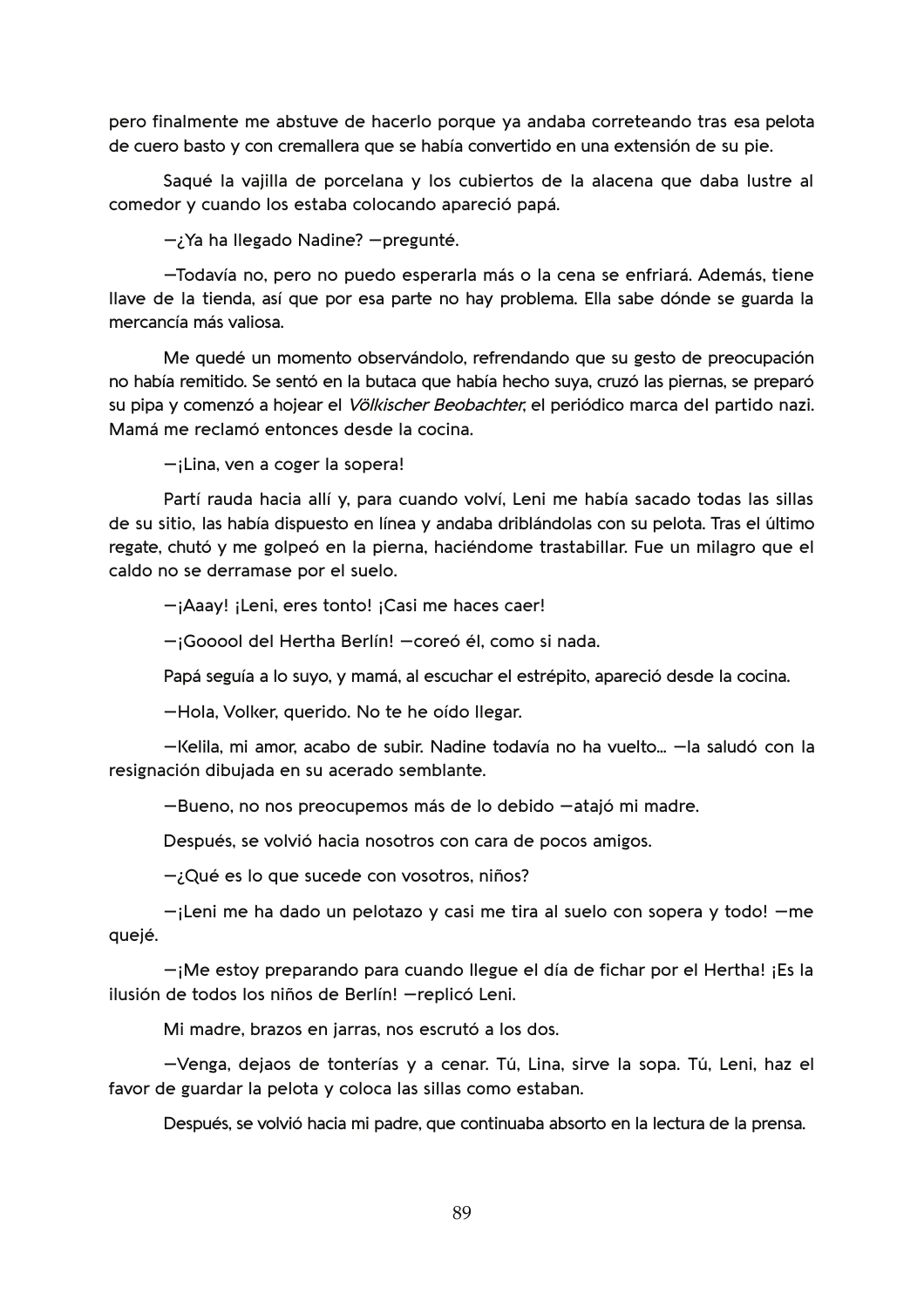- Y tú, querido Volker, más te valdría quitarle a tu hijo esa maldita idea de jugar algún día en el Hertha...

Papá levantó la vista del periódico, se quitó la pipa de los labios y sonrió a su esposa.

 $-i$ Qué hay de malo en que el chico quiera jugar en el Hertha algún día, querida?

-¿Que qué hay de malo? - mi madre parecía verdaderamente dolida-. Es el equipo del régimen, Volker. Lo sabes perfectamente. La práctica totalidad de la junta directiva pertenece al NSDAP.

-Es sólo un club de fútbol, Kelila. ¡No exageres!

 $-i$ Que no exagere? El presidente, ese Hans Pfeiffer, es un estrecho colaborador de Hitler, y fue el mismísimo *Führer* quien lo colocó en el puesto para que extendiera el ideal ario entre los aficionados del equipo. ¡Odian a los judíos, Volker! Y tu hijo, lo quieras o no, es medio judío. ¡Explícame cómo va a jugar algún día en el Hertha!

Mi padre soltó una carcajada tan sonora que su eco se reverberó por toda la habitación, hecho que todavía hizo enfadar más a mamá. El rostro de ésta se mostraba avinagrado hasta lo desagradable. Pasados unos segundos, continuó hablando. Su tono era entonces más pausado, pero continuaba denotando una gran trascendencia.

-Estás casado con una judía, Volker Krauss, y tus hijos son judíos al cincuenta por ciento. Aunque no estén educados bajo la ley hebrea ni abracen su religión, sus raíces no se pueden cambiar. No sé si eres realmente consciente de lo que está sucediendo en estos últimos meses. El acoso es demencial y... no te había comentado nada hasta ahora, pero... tengo miedo.

-No tenéis por qué preocuparos -replicó papá, poniéndose en pie y cerrando el Völkischer Beobachter-. A pesar de que nunca he estado afiliado al NSDAP, de sobra conocéis que tengo buenas amistades y mejores contactos dentro de las altas esferas del partido en Berlín.

Abrazó a mamá y besó su espesa cabellera morena. Leni y yo contemplábamos la secuencia con expectación, mientras el humo que se escapaba de la pipa de papá se extendía hacia el techo como una gran serpiente azulada. Después, decidió atajar la discusión.

-Sentémonos a cenar, por favor. Todo esto carece de sentido. Lo único que me turba es lo de Nadine.

Nos sentamos a la mesa al abrigo de una calma tensa, en la que el ruido de las cucharas sobre la porcelana y algún sorbo de caldo rayando en la mala educación por parte de mi hermano eran lo único que se escuchaba. Fuera de eso, el sonido de nuestro mutismo era estremecedor.

Todos estaban concentrados en las ondas que se mecían en sus platos excepto yo, que tenía una manía casi enfermiza por observarlo todo. Papá sólo parecía pensar en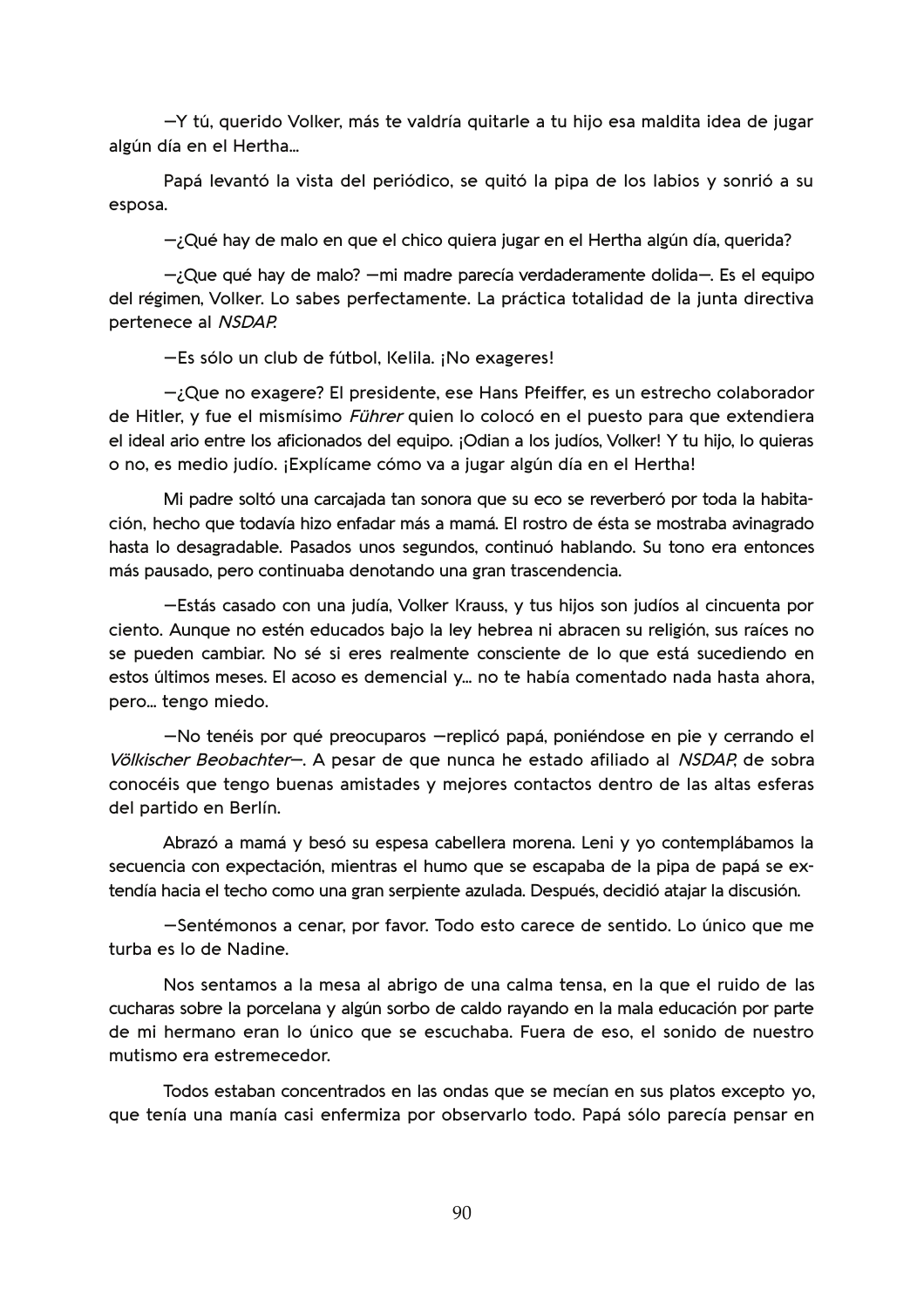Nadine y su reliquia zarista, mamá tenía dibujada la amargura en la cara por la displicencia con que la había tratado su marido, y Leni, qué decir de Leni, su media sonrisa destilaba fútbol como si no existiese otra cosa en el mundo.

Fue entonces cuando se escuchó descorrerse la verja de la tienda y todos dejamos de comer como si un miembro de la Gestapo nos hubiese puesto una pistola en la sien. Mi padre emitió un suspiro de alivio.

Nadine había vuelto».

\*\*\*

-Supongo que entonces la normalidad volvería a la mesa -la interrumpió Simeón, revolviéndose sobre el asiento con el fin de hacer trabajar un poco a sus anquilosados huesos.

-Volvió, pero esa tranquilidad no duró mucho - respondió Lina Krauss con un gesto de hastío-. Permítame continuar -pidió después-. Lo que les voy a narrar ahora no pude vivirlo en primera persona, así que la situación que paso a relatarles no guardará la exactitud deseada. De todas formas, algo similar fue lo que debió suceder.

-Adelante -la invitó David Bérkowitz.

Lina se retrepó en el banco, estiró sus ropas y continuó con la historia después de humedecerse los labios. Un sol de justicia campaba a sus anchas a esas horas por el limpio mediodía del Alto Palatinado de Baviera.

«Nadine Klein llegó a las puertas de Krauss und Gershon Antiquitätengeschäft con el corazón martilleándole el pecho y una agitación interior desconocida para ella, y el hecho de encontrarse las verjas cerradas a cal y canto no hizo sino acrecentar su angustia.

Después de lanzar miradas nerviosas a derecha e izquierda, hurgó con impaciencia en los bolsillos de su abrigo hasta que dio con el manojo de llaves. Era digno de un sereno, pero, después de mucho rebuscar, consiguió extraer las de la tienda y se dispuso a abrir con tal temblor en sus manos que no encontraba el modo de introducir la llave en la primera cerradura. Y eran tres. La iluminación era estoica, y el frío reinante le estaba dejando los dedos en un estado que parecían ir a quebrarse como sarmientos de un instante a otro.

Cuando consiguió desentrañar la tercera de las cerraduras, la que daba el acceso directo a la tienda, desvió la mirada hacia su izquierda y contempló con horror cómo varias unidades de los temibles Camisas Pardas doblaban la esquina de la intersección de Unter den Linden con Wilhelmstrasse. Portaban hachas, barras de hierro y amenazadoras antor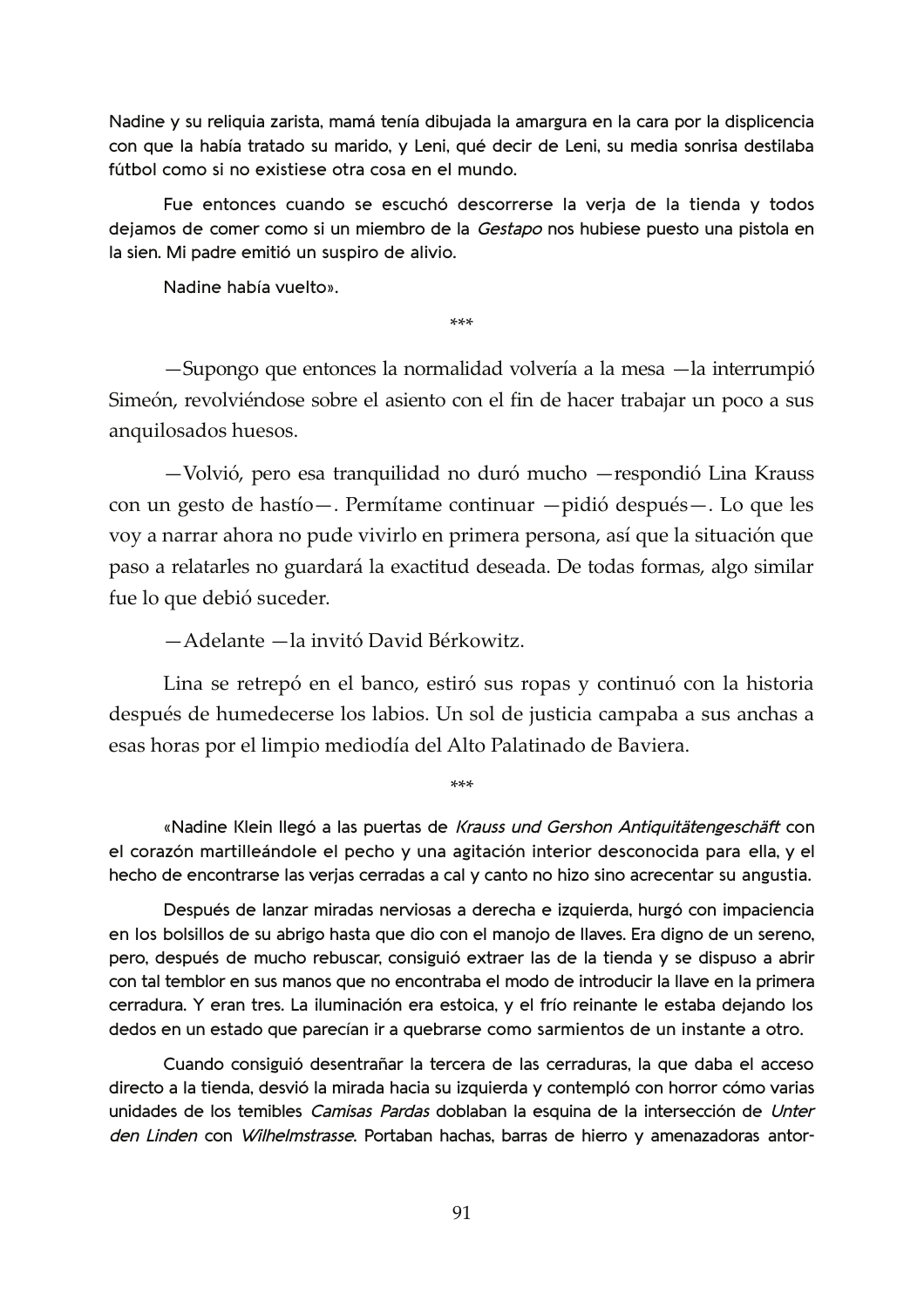chas, e incluso algunos echaban mano de trozos del mobiliario urbano para sembrar el terror a su paso.

Cerró la puerta tras de sí y, a oscuras, corrió hacia el interior, muerta de miedo. Pasó, con sumo cuidado de no tropezar, al interior del almacén velado en sombras y se escondió tras una estantería, al abrigo de una posible amenaza y deseando con todas sus fuerzas que aquella pesadilla terminase cuanto antes. Allí, hecha un ovillo para mitigar el frío y atemperar su cuerpo, las imágenes de lo vivido minutos antes regresaron a su cabeza.

El camino de vuelta, con el encargo de su jefe escondido bajo el forro del abrigo, le había costado numerosas miradas atrás, varias carreras y algún que otro traspié que la había hecho besar los adoquines en más de una ocasión de tanto caminar con la vista puesta en lo que la rodeaba.

La capital se veía envuelta en un caos total, donde centenares de escaparates de negocios regentados por judíos estaban siendo salvajemente asaltados por grupos de la *Sturmabteilung* y de la *Schutzstaffel*. Además, una gran cantidad de sinagogas ardían tétricamente, envueltas en siniestros fantasmas de fuego que lanzaban espesas columnas de humo gris, provocando una densa neblina sobre la noche berlinesa.

Había contemplado con estupefacción cómo las fuerzas de seguridad del Reich detenían, cuando no agredían, a todo aquél con rasgos o vestimentas hebreas, así como a otros viandantes alemanes que habían acudido en su auxilio. Esos acontecimientos le habían traído inevitablemente a la mente el rostro de Kelila, la esposa judía del hombre que le pagaba.

Un estruendo de golpes metálicos, abrazado al sonido agudo de los cristales al romperse, la sacó por las malas de sus pensamientos. Luego, se ovó una fuerte patada en la puerta y un sablazo de luz alcanzó el lugar donde ella se encontraba, dejando a la vista algunas esquirlas que habían llegado despedidas hasta su posición.

Se acurrucó aún más, hasta el punto de comenzar a dolerle todos los huesos, y escuchó el vocerío ensordecedor de varios individuos que habían accedido al local. Lanzaban al aire bravatas nacionalsocialistas mezcladas con improperios inclasificables contra el pueblo hebreo y, por sus deleznables modales, dedujo que se trataba de miembros de las SA.

De pronto, el haz de luz proveniente de una linterna lo iluminó todo y una voz tan áspera como profunda hizo callar a los asaltantes.

-;Salid de aquí ahora mismo! -bramó el recién llegado-. ¡¿Quién os ha ordenado atentar contra este negocio?! ¡Esta tienda no se saguea, pertenece a un buen alemán! ¡¡Fuera, he dicho!!

Los Sturmabteilung cesaron en sus gritos y salieron del local escachando los cristales caídos bajo sus botas. Habían perdido una pequeña batalla contra aquel arrogante oficial de las SS, pero sus depredadoras miradas continuaban tan aceradas como antes del 34 y ávidas por encontrar más carnaza en el exterior.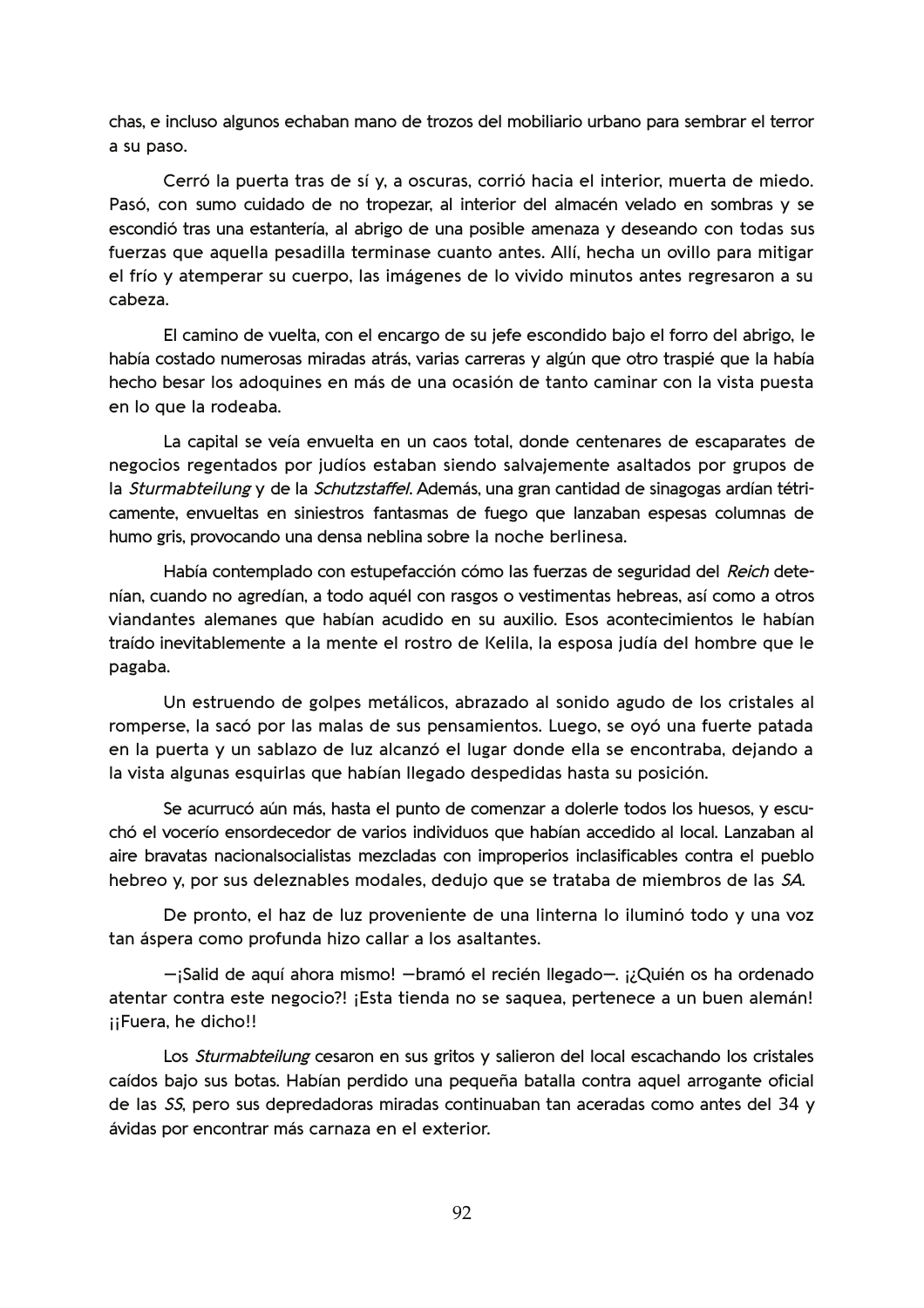Nadine se echó las manos a la boca para tratar de ahogar el aullido que amenazaba con echar su joven existencia por tierra y lo consiguió, no sin esfuerzo. La embargaba un sentimiento contradictorio de respiro por la huida de los Camisas Pardas entremezclado con el desasosiego que le producía el encontrarse a solas con aquel oficial que los había puesto en desbandada. Pero lo peor no era eso. Lo peor era que creía haber reconocido esa voz. Una voz que había escuchado en varias ocasiones allí mismo, en Krauss und Gershon Antiquitätengeschäft, departiendo amigablemente con herr Volker.

Vio como la luz del foco se expandía sobre el almacén. Era una señal inequívoca de que el individuo se estaba acercando hacia ella y el ruido de cristales pisoteados cada vez más cercano no hacía sino confirmarlo. Segundos después, la luminosidad en la estancia se hizo patente y los pasos del oficial se detuvieron. Tras unos momentos angustiosos para la chica, el oficial de la Schutzstaffel realizó un barrido con la linterna que no le permitió descubrir nada reseñable. Luego, se dio media vuelta y salió de la tienda a paso ligero.

Nadine Klein, al borde de un ataque de nervios, estiró las piernas y los brazos y respiró con profundidad. Había visto confirmadas todas sus sospechas al observar el perfil del SS desde su privilegiada posición. Su estampa era atlética y tenía una estatura notable, pero lo que más destacaba de su anatomía era su rostro. Ese parche de cuero negro sobre el ojo izquierdo, esa enorme cicatriz que recorría de norte a sur su mejilla siniestra y esa cabeza afeitada al cero bajo la visera tenían un dueño que ella conocía bien.

Era el SS-Sturmbannführer Friedrich Köpff».

-No está nada mal la historia que nos ha contado para no haberla vivido -intervino David Bérkowitz, sonriendo.

 $***$ 

-Como dice Follett de sus novelas; los hechos que aquí se cuentan quizás no acaecieron exactamente así, pero pudieron suceder — replicó Lina Krauss, también con una sonrisa.

David seguía hipnotizado por el magnetismo que le irradiaba aquella mujer.

-Dejémosla continuar, hermano -concluyó Simeón.

Lina prosiguió.

 $***$ 

«Pasaron tres minutos, a lo sumo, desde que oímos descorrerse las verjas hasta que escuchamos el estruendo de la rotura de los escaparates. Mi padre se levantó de la mesa como un resorte, apartó la cortina lo justo para introducir la cabeza y miró a la calle. Un minuto más tarde, volvió a sentarse sin articular palabra. No hacía falta. La lividez en su semblante le delataba. Tuvo que ser Leni, con toda su inocencia, quien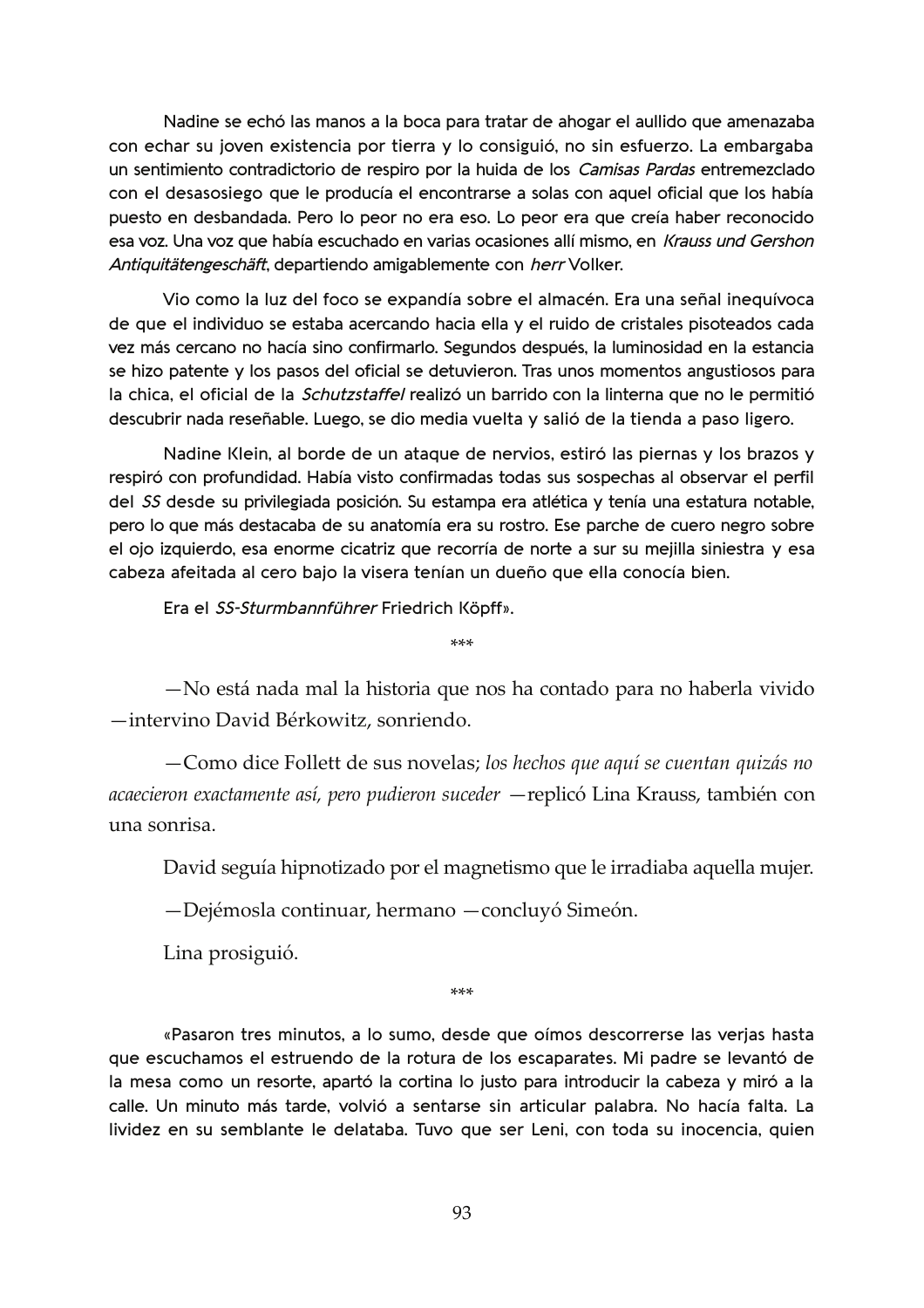preguntase. Mi madre no quería volver al tema de la persecución contra los judíos y que ya había entregado como una batalla perdida, y yo no deseaba tampoco tener que recordarle a papá el comentario que nos había hecho fräulein Reuter en la escuela.

 $-i$ Qué ha pasado, papá?

-Nada, hijo -respondió mi padre con displicencia-. Tómate la sopa. Se va a enfriar.

-Y Nadine... ¿Estará bien? - me atreví a preguntar, una vez que Leni había desatado las hostilidades en vano.

Papá posó la cuchara sobre el plato y me miró a los ojos, consciente de que había atinado con su desvelo.

-Eso espero, hija. Eso espero.

Fue todo lo que alcanzó a decir. Tras esa escueta respuesta llegaron otros diez o quince minutos de mutismo absoluto, en los que el tic-tac del carillón apagaba incluso el tintineo de las cucharas. El silencio se podía sajar con una pluma. Entonces, llamaron a la puerta. Tres aldabonazos tan secos como inquietantes por su cadencia.

Mi padre se levantó, abrió la puerta y se encontró frente a frente con cinco miembros de la Schutzstaffel. Fue el que parecía estar al mando quien habló. Conocía a papá y yo también tenía algún vago recuerdo de haberlo visto por la tienda.

-Volker -saludó, extendiendo el ademán nazi.

Sus cuatro subordinados lo imitaron.

-Mayor Köpff -correspondió mi padre, en parte aliviado por encontrarse ante un rostro conocido y en parte indignado ante el pensamiento de que Friedrich Köpff hubiese ordenado el allanamiento de su negocio.

Mi madre aguardaba tensa en un segundo plano, conmigo agarrada a sus faldas y mirando al suelo. Leni había salido corriendo con su pelota nada más ver el parche negro y la vieja cicatriz del oficial.

-No traigo buenas noticias, Volker -comenzó Köpff-. Tu tienda ha sido asaltada cuando no se habían recibido órdenes para ello. Unas cuantas unidades descontroladas de las SA se han extralimitado y la han atacado. Son la escoria de las Fuerzas de Seguridad y, en mi opinión, deberían haber sido extinguidas tras la Noche de los Cuchillos Largos, pero ya no hay remedio.

 $-i$ Por Dios, Friedrich, tú me conoces! ¿Acaso he manchado en alguna ocasión el buen nombre del Reich? - tronó mi padre, con el rostro contraído y los ojos inyectados en sangre.

-Ya te he dicho que ha sido un error - respondió el mayor Köpff, con el rictus imperturbable-. Por fortuna, logré llegar antes de que el asunto fuese a mayores. Apenas hay unos cuantos cristales rotos. Aunque no me he fijado bien, esos brutos debieron reventar además la cerradura, porque la puerta estaba abierta y no había nadie dentro, ellos aparte.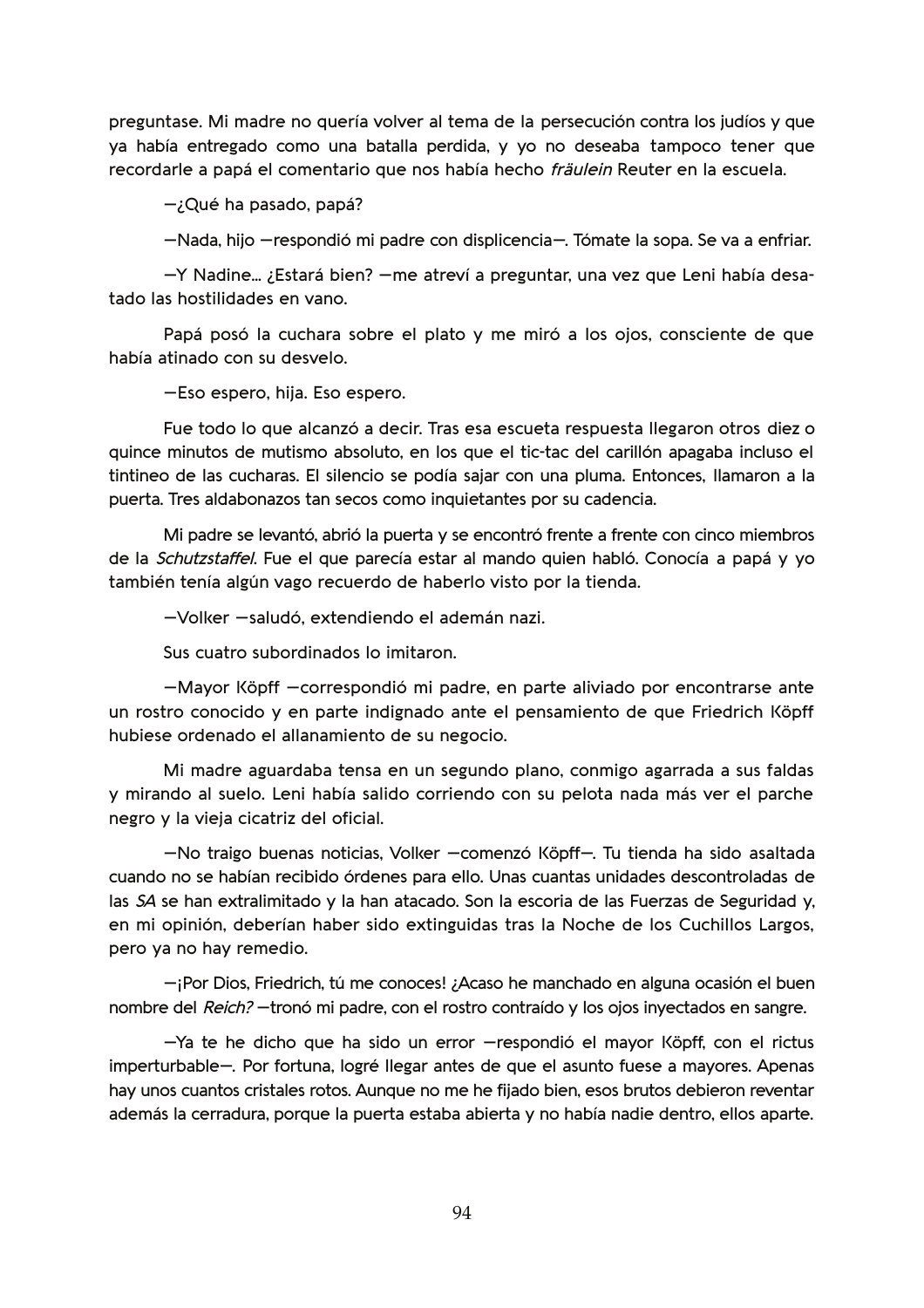Mi padre pareció recobrar el color tras escuchar aquella última frase de boca del oficial: No había nadie dentro. Así pues, Nadine había conseguido ponerse a salvo. Pero el respiro duró un aplauso. Las siguientes palabras de Köpff supondrían, sin que ninguno de nosotros pudiese llegar a imaginarlo en ese instante, un brutal cambio en nuestras vidas.

-De cualquier modo, tendréis que acompañarnos a los cuarteles de Prinz Albrecht Strasse. Será un mero formalismo, pero han dado orden de detener a todo aquél que guarde alguna relación con los altercados.

-¿Altercados? —Papá volvió a situarse fuera de sí—. Mi negocio, el pan de mi familia, ha sido violado. ¿Y ahora quieres detenernos? No tenéis absolutamente nada por lo que acusarnos. No hace falta que me esposes, Friedrich, iré por propia voluntad y seré yo quien curse la pertinente reclamación, pero mi familia se queda en casa -sentenció, rojo de ira.

Köpff se tomó su tiempo antes de responder. A pesar de que su devastada cara era realmente escalofriante, la media mirada que ofrecía denotaba que apreciaba a mi padre.

-No hagas las cosas más difíciles de lo que son, Volker. Vais a venir todos conmigo, lo quieras o no.

-¡He dicho que mi familia no va a ninguna parte! - volvió a gritar papá-. ¡Soy capaz de llegar hasta Himmler, si hace falta!

Friedrich Köpff se quedó mirando a su amigo Volker Krauss con cara de estar perdiendo la paciencia. Su semblante transmitía ahora que no le gustaban los pulsos. Sacudió sus galones de SS-Sturmbannführer y señaló a uno de sus subalternos.

-Vuler. Ve a por el chico.

El tal Vuler, que resultó ser el más fornido de los allí presentes, avanzó y dio tal topetazo a mi padre que lo lanzó contra nosotras y los tres caímos al suelo, en una secuencia que, de no ser por el terror que me invadía, me habría resultado cómica. Aún estábamos con el trasero besando la tarima cuando salió con mi hermano cargado al hombro. Leni, lejos de gritar y patalear, parecía divertirse.

-¿Vas a entrar ahora en razón, Volker? - insistió el mayor Köpff, con una sonrisa tan triunfal como cargada de soberbia.

Después se volvió hacia sus hombres.

-iPrendedlos!

Nos metieron en un furgón tan negro por dentro como por fuera y en pocos minutos estábamos ante las puertas del Cuartel General de Prinz Albrecht Strasse. Los escasos segundos que nos llevaron cruzar la acera fueron los únicos en los que pude tomar verdadera conciencia de la realidad que asomaba a mis ojos.

Berlín estaba en llamas y sus calles preñadas de violencia. A escasos pasos de nosotros, un par de oficiales de las SS parecían dar por finado a un rabino que yacía ensan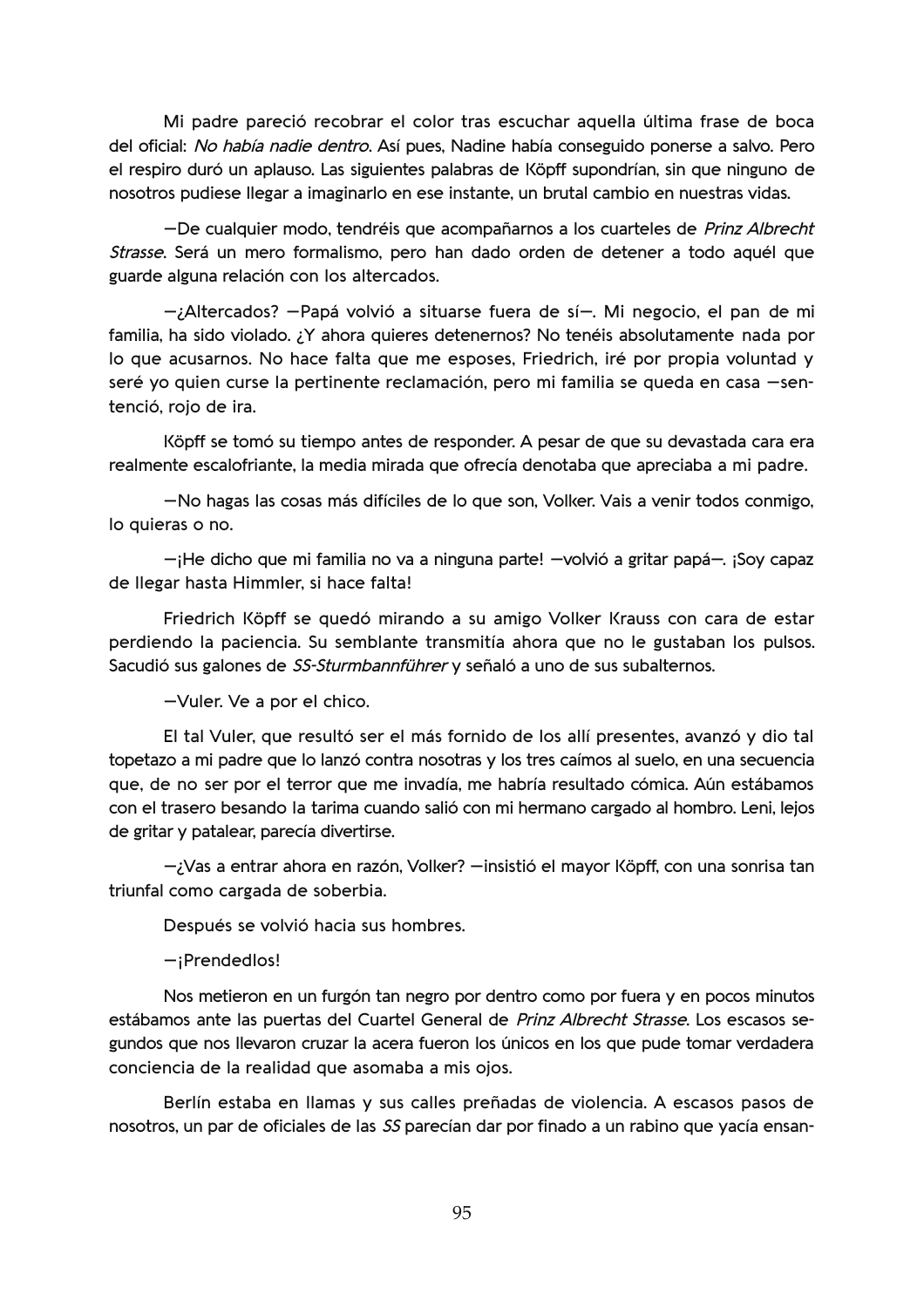grentado, mientras sus porras goteaban muerte sobre los adoquines. Otra media docena de furgones se presentaron en el lugar poco después que el nuestro y supuse que venían cargados de desdichados pasajeros. Aquello fue lo último que vi.

Ya en el interior, fuimos arrojados a una celda y fumigados como si fuésemos perros callejeros. Decenas como la nuestra se alineaban hasta el final de un interminable pasillo y de las que brotaban ruegos, lamentos y llamadas de socorro. De vez en cuando, el grito desgarrador de algún niño me abría el alma y sólo deseaba ser más grande y más fuerte para poder hacer frente a aquellos malnacidos que gobernaban el país.

Sentados en el suelo, uno en cada esquina y con las piernas encogidas, las puntas de nuestros pies se besaban. Era ya muy tarde y envidiaba a Leni, que había conseguido quedarse dormido en esa posición y en esas circunstancias. Mamá seguía sin articular palabra y había escondido la cabeza entre las faldas, rehuyendo la mirada a su amado Volker. Mi padre, por su parte, tenía la vista viajando más allá de la cancela, pero sus ojos y la ausencia de temblor en sus manos daban a entender que podía controlar la situación, al menos de momento.

Unas diez horas más tarde se escuchó manipular la cerradura y la puerta se abrió tras un irritante chirrido de bisagras necesitadas de una buena dosis de lubricante. Al instante, una luz cegadora se coló como un relámpago en el minúsculo cubículo en el que nos hacinábamos. Ni mi padre, ni mi madre, ni yo habíamos conseguido plegar las pestañas en toda la noche por culpa de los gritos provenientes de las celdas vecinas y de nuestra propia preocupación. Leni se despertó entonces, sobresaltado y con una desorientación patente.

## -;Dónde está mi pelota?

La pétrea figura del agente de la Gestapo que emergió tras la blindada extendió un velo de sombras sobre la celda. Con una voz tan grave como forzada, se dirigió a nosotros con una escueta palabra.

## -Andando.

Lo seguimos por un amplio pasillo sin saber exactamente adónde. No llevábamos esposas ni escolta individualizada, pero no hacía falta. Tratar de escapar de allí me pareció tan utópico entonces como que un negro llegase a presidir los Estados Unidos de América algún día. Leni me tironeaba del brazo y continuaba a lo suyo.

-¿Dónde vamos, Lina? Quiero mi pelota.

-Cállate, Leni, y pórtate bien. Aquí no hay pelotas. Tú tan sólo haz lo que hagan papá y mamá y no pasará nada.

Mi hermano dibujó un mohín en su aceitunado semblante y se dio una corta carrera hasta agarrar la mano de mi padre, pero me hizo caso y mantuvo la boca cerrada.

Pasamos a una sala, tan enorme como un almacén, y en la que cientos de personas se agrupaban en interminables hileras. El silencio era sepulcral ante las amenazantes armas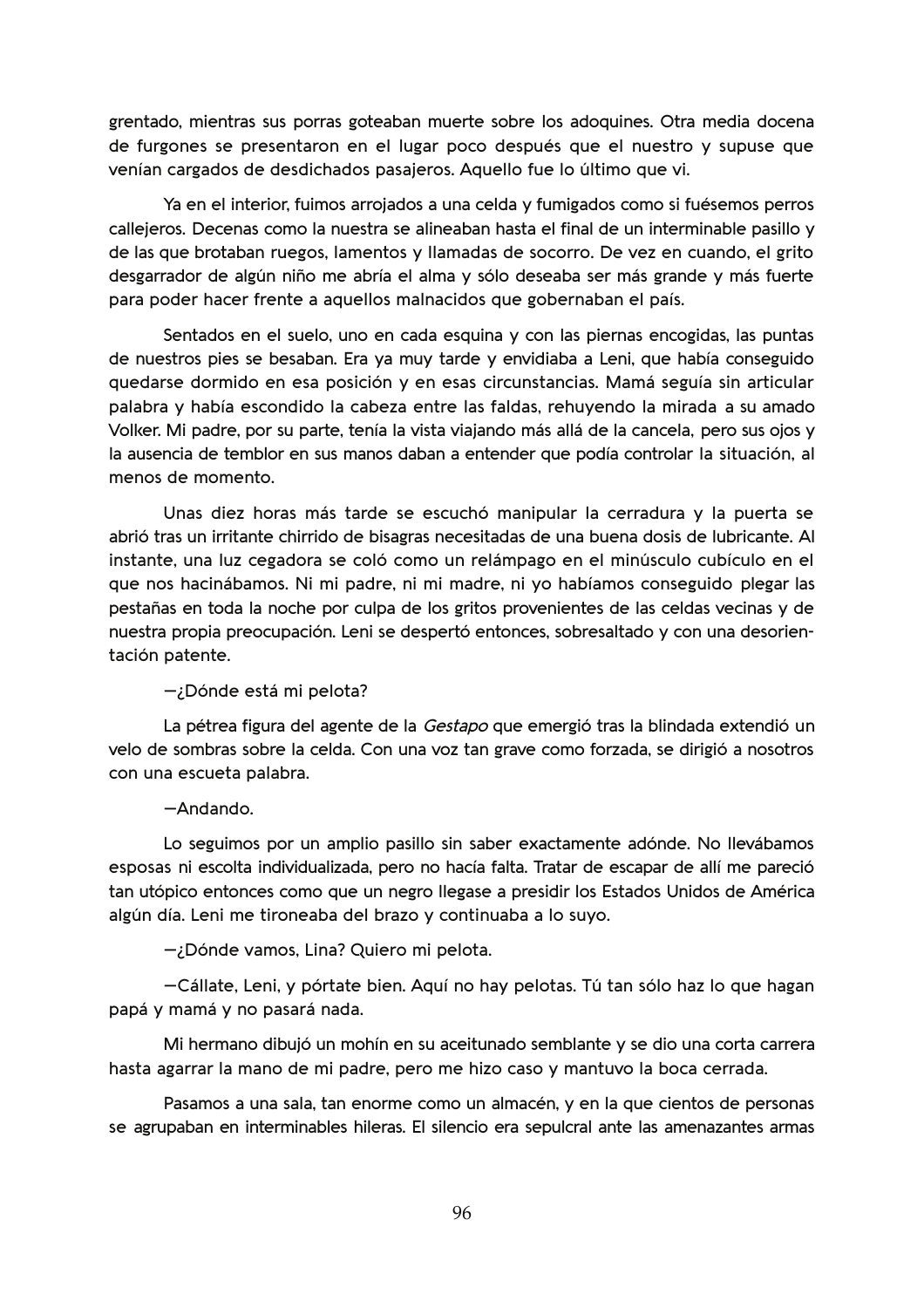de los guardias que se encontraban apostados en las paredes a lo largo y ancho de toda la estancia. Mi padre y yo desentonábamos entre todos los allí recluidos por nuestra piel blanca y nuestros rasgos arios, no así mamá y Leni, que hubiesen pasado desapercibidos mezclados entre aquella muchedumbre. Debían ser todos judíos.

Al final de cada columna de infortunados se encontraba el correspondiente oficial administrativo de la Gestapo martilleando de manera inmisericorde las teclas de una máquina de escribir. No tenía la completa seguridad de cuál era su cometido, pero supuse que se ocupaban de rellenar fichas con los datos personales de los presentes. Ilusa de mí, por un momento llegué a pensar que lo hacían para poder indemnizarnos posteriormente por los destrozos.

En pocos minutos, otros doce o quince detenidos se habían situado detrás de nosotros con la mirada perdida y los brazos caídos. Y aquello parecía no tener fin, pues seguían entrando con la molesta cadencia de un grifo que gotea.

Al cabo de un rato interminable, llegó nuestro turno. Mamá estaba al frente de nuestra familia, Leni era el siguiente y yo precedía a mi padre, que cerraba el cuarteto. El oficial administrativo se dirigió a mi madre, sin levantar la vista de su máquina. Parecía cumplir con su función como si se hallase robotizado. Una placa en su escritorio decía que se llamaba Manfred Neibühr.

-Nombre.

-Kelila, deletreado K-E-L-I-L-A.

El de la Gestapo levantó la vista y miró a mamá con cara de desprecio.

–¿Kelila? ¿Qué mierda de nombre es ése?

-Es hebreo -respondió mamá, muy digna, aguantando la falta de respeto del oficial-. Significa Perfección.

El nazi aguantó unos segundos el gesto serio, para estallar después en una carcajada tan sonora como cargada de crueldad. Los colegas que lo flanqueaban dejaron de teclear para mirarlo, pero siguieron a lo suyo pasados unos segundos.

-Eres una asquerosa rata judía, Señora Perfección -susurró Neibühr-. No lo olvides.

Mi madre estaba al borde del llanto. Leni se abrazó a mí, asustado, y yo me volví hacia papá. Su frente aparecía crispada, con las venas que la surcaban a punto de reventar, y sus ojos echaban chispas, pero se abstuvo de realizar movimiento alguno contra el administrativo. La escolta que nos rodeaba era realmente pavorosa.

-Apellido -continuó el agente de la Gestapo.

 $-Krauss.$ 

-¡De soltera! - pidió Neibühr, en un tono tan alto que volvió a despertar el murmullo en la sala.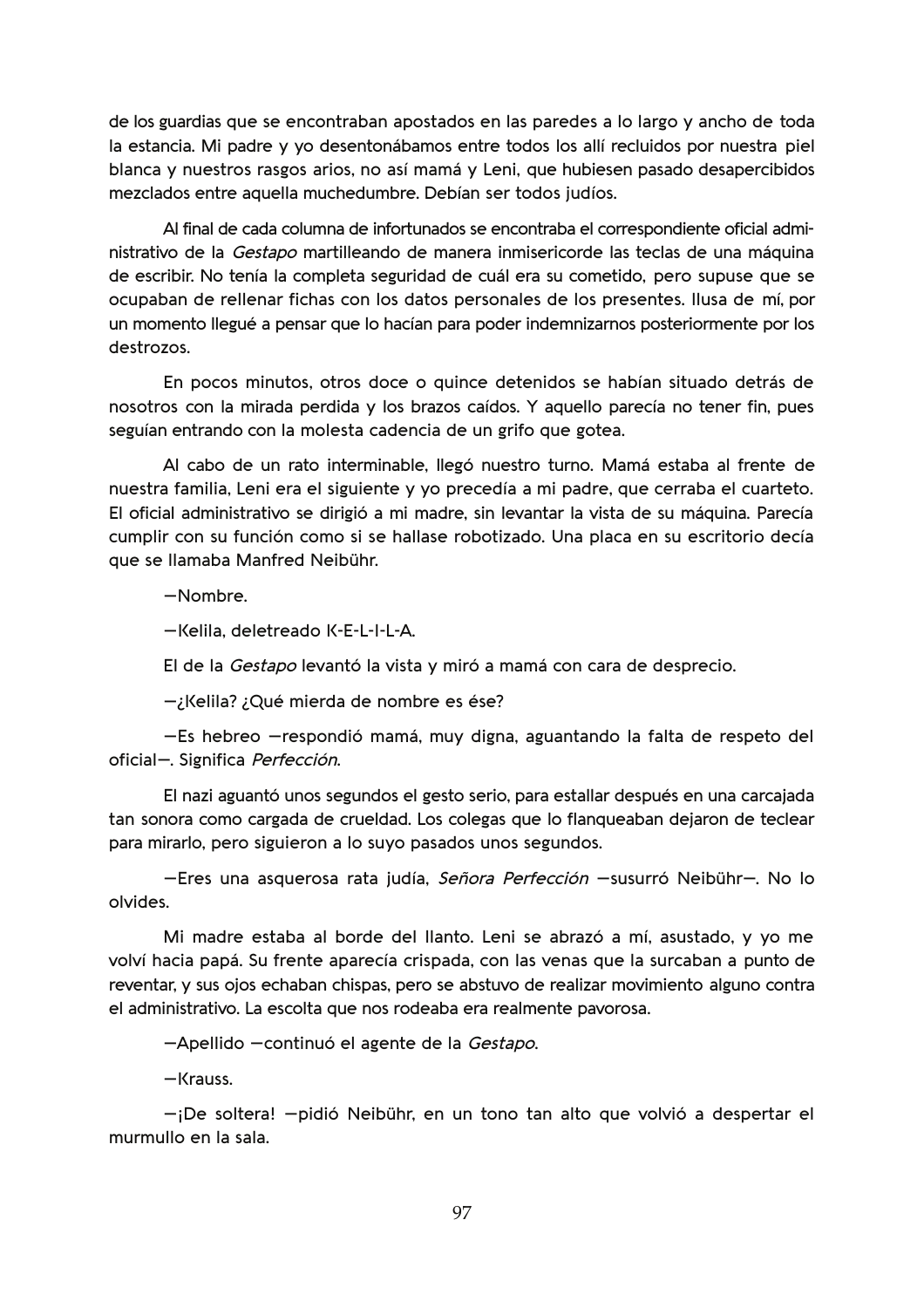-Gershon. Kelila Gershon.

 $-i$ He dicho el apellido! ¡No necesito que vuelvas a restregarme tu asqueroso nombre!

-Gershon -repitió mamá.

-Eso está mejor. Domicilio.

-Unter den Linden, 158.

Neibühr abandonó las teclas de nuevo y volvió a lanzar una mirada desafiante a mi madre. Ésta no se arredró ante el nuevo pulso, a pesar de que sus ojos temblaban presa de la indignación y el miedo. Papá la miró con orgullo.

-Vaya, así que vivimos en lo más granado de Berlín. No me extraña que todos los jóvenes y los desempleados de este país la hayan tomado con vosotros. Sois la peor escoria. Habéis arruinado Alemania con vuestras ansias de rigueza y vuestro egoísmo. Merecéis la peor de las suertes y ésta ha llegado, por ventura.

Entonces, se tomó una leve pausa que precedió a una bravata.

-iSe Ilama Adolf Hitler, mein führer!

Mi madre continuó sin amilanarse. Conocía esa perorata nazi desde hacía años. El aparato propagandístico de Goebbels se había encargado de difundir todo tipo de infamias contra el pueblo judío, culpándolo de todos los males de Alemania. Pero había una cuestión sobre la que aquel malnacido que restregaba sus posaderas frente a una máquina de escribir tenía razón: el mensaje falaz del NSDAP había calado entre gran parte de la población y los judíos cada vez debían andarse con más cuidado. Una gran patraña que se había hecho grande día a día, mes a mes, a lo largo de los años, hasta el estallido final que estábamos sufriendo en nuestras propias carnes en esa infausta noche.

Terminado el interrogatorio a mamá, el oficial tomó un sello, lo mojó en tinta y lo estampó contra la ficha con un golpe seco. Guardó el papel en una bandeja al uso, sobre una pila de documentos iguales, y lanzó una mirada lujuriosa al culo de mi madre cuando ésta se retiraba. Era un tipo asqueroso.

-Siguiente -Ilamó.

Leni cumplió con el trámite sin tonterías y yo lo hice sin apartar los ojos del rostro de aquel cabrón. Muy a mi pesar, debí caerle en gracia. Al contrario de lo que había hecho con mi madre, conmigo trató de mostrarse simpático en todo momento. Nada más lejos de la realidad. El muy cobarde trataba de hacernos olvidar las palabras dedicadas a mamá ante el inminente turno de mi padre y su porte ario. Y es que papá era capaz de intimidar a cualquiera con su sola presencia.

-Nombre.

-Volker Krauss. Unter den Linden. 158 -recitó mi padre de un tirón.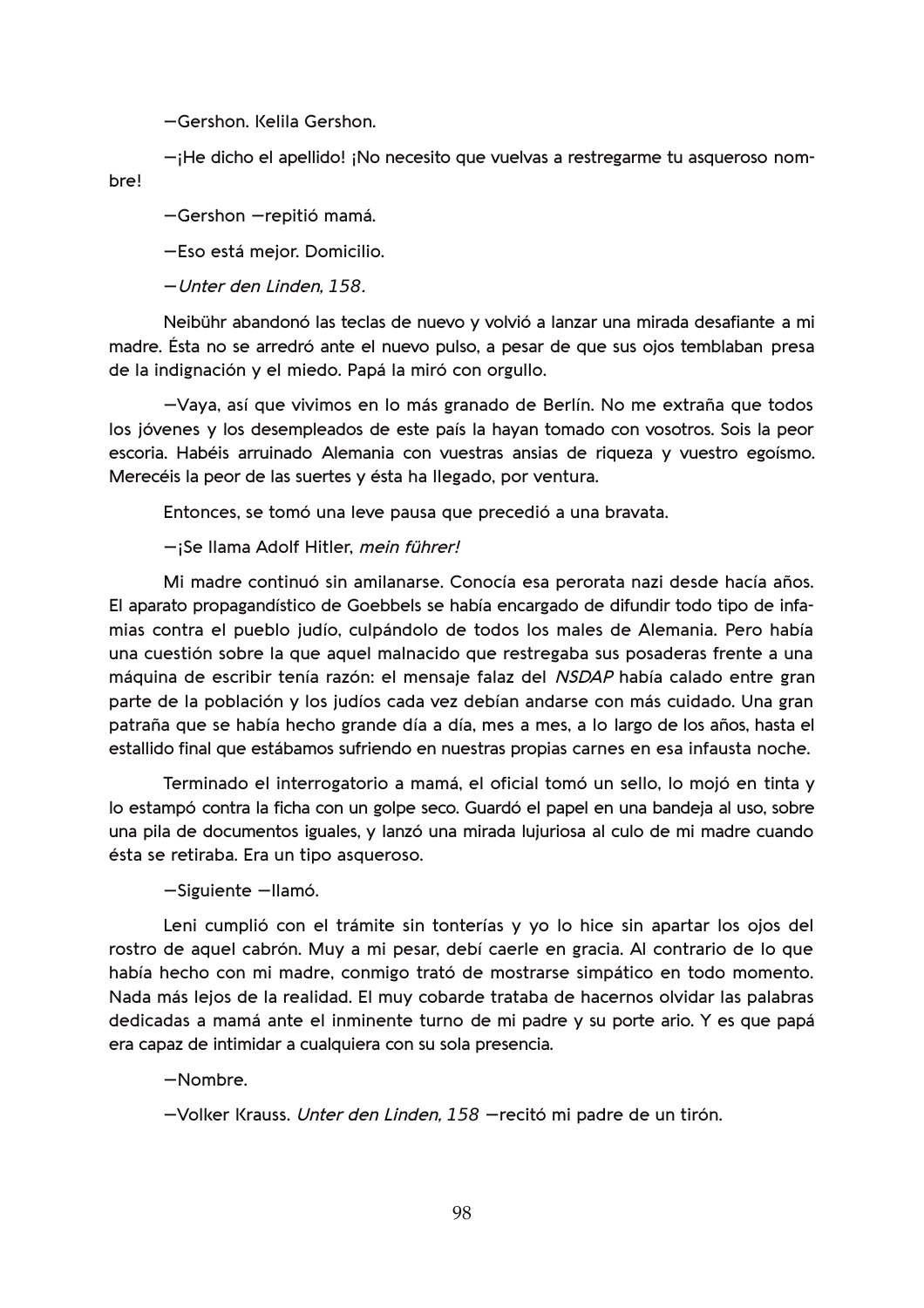Leni y yo nos miramos y no pudimos evitar una sonrisa. Después, papá se inclinó para dirigirse a Neibühr en un tono sibilante. Ambas narices casi se tocaban.

-Vas a llamar ahora mismo a quien yo te diga, hijo de puta, y te vas a despedir de ese uniforme para siempre. No sabes con quién te la estás jugando.

El administrativo terminó de rellenar la ficha, tomó el sello y lo volvió a bañar en tinta. Luego, levantó la vista y se encontró frente a los ojos de *husky* siberiano propiedad de Volker Krauss. Parecía intimidado, como si fuese la primera vez que algo así le sucediese a manos de alguien que no fuera un superior.

-Bien, señor Krauss. Usted dirá a quién debo hacer llamar.

Mi padre se irguió y utilizó su tono de voz más solemne.

-Quiero hablar con el SS-Sturmbannführer Friedrich Köpff.

Neibühr se levantó de su silla y sonrió. Aquello no me gustó nada, y papá tampoco parecía ya tan seguro.

-Me temo que su salvoconducto ha expirado, señor Krauss -declaró el de la Gestapo con sorna-. El mayor Köpff partió hacia su nuevo destino esta misma mañana. Sus días en Prinz Albrecht Strasse han caducado -y añadió en un susurro-. Al igual que los suyos en Unter den Linden.

Levantó el brazo y estampó el cuño sobre la ficha. Después, la dejó suavemente sobre el escritorio y vuelta hacia los ojos de mi padre, que se puso lívido. El administrativo sonrió de manera lobuna, se giró hacia uno de los guardias que escoltaban la puerta de salida y le hizo un gesto para que se acercase. Éste llegó con paso templado.

-Agente Hoffmann. Acompañe a estos señores hasta su celda.

Luego nos miró a los cuatro, uno a uno, detenidamente. Su cara de odio parecía ir en aumento conforme nos atravesaba con los ojos, desde Leni hasta mi padre.

 $-i$ Largo de aquí!

El tal Hoffmann nos guió de vuelta por el pasillo que ya conocíamos, en silencio, con el gesto imperturbable y el cañón de su Luger pegado a los riñones de mi padre. Sacó de su casaca un aro enorme, repleto de llaves, y abrió el mismo cubículo de dos por dos en el que habíamos pasado la noche.

-Adentro -fue todo lo que dijo.

Después, y tras dedicarnos una mirada soberbia, volvió a cerrar la cancela y escuchamos el sonido de sus tacones alejarse por el pasillo.

Y allí pasamos todo el día, hablando de cosas triviales que nos evadiesen de nuestra desdicha, jugando con Leni a piedra, papel o tijera... Y después la noche, la segunda consecutiva sin poder soldar las pestañas... hasta la fatídica mañana siguiente».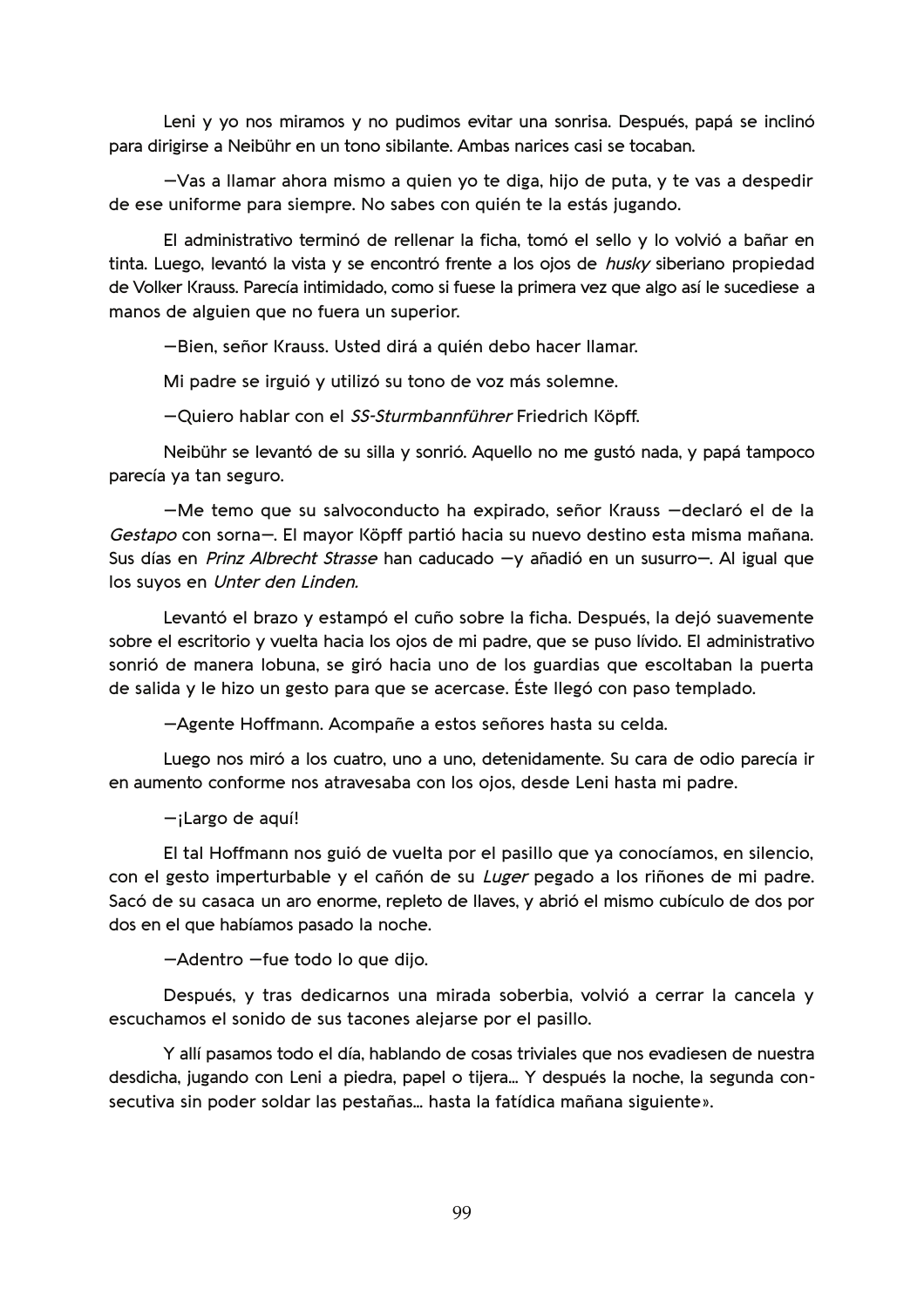Lina Krauss cesó en su relato y bajó la cabeza. Rebuscó en su vestido hasta encontrar un pañuelo y secó sus párpados humedecidos por la emoción que acababa de asaltarla. Simeón se dio cuenta de que a la mujer se le iba a hacer un mundo continuar.

-Será mejor que lo dejemos por hoy,  $\chi$ no le parece?

Lina asintió mientras guardaba el pañuelo. Su hermano Leni le pasó la mano por la espalda, frotándosela para tratar de animarla, y se levantó. Los demás le imitaron.

Deshicieron el camino hasta las puertas del *lager* y salieron al aparcamiento, en el que el Rolls-Royce de los Bérkowitz contrastaba con el modesto utilitario de los Krauss. Era el desvencijado Volkswagen Golf de comienzos de los ochenta junto al que habían aparcado al llegar.

-Nos ha encantado conocerles - reconoció Lina, ya más entera-. Volverán mañana, ¿verdad?

-Estamos ansiosos por saber más acerca de su drama -admitió Simeón-. Aunque suene mal decirlo.

Los hermanos Krauss sonrieron, pese a todo.

-Me queda una duda -intervino David.

-Usted dirá.

-Dijo que el rostro de su padre se contrajo cuando el oficial le ofreció la ficha puesta hacia él. ¿Qué decía el sello?

Lina volvió a perder la mirada entre los frondosos robledales que rodeaban Flossenbürg y lanzó un suspiro al viento. Después, casi susurró una única palabra.

-KZ-Sachsenhausen.